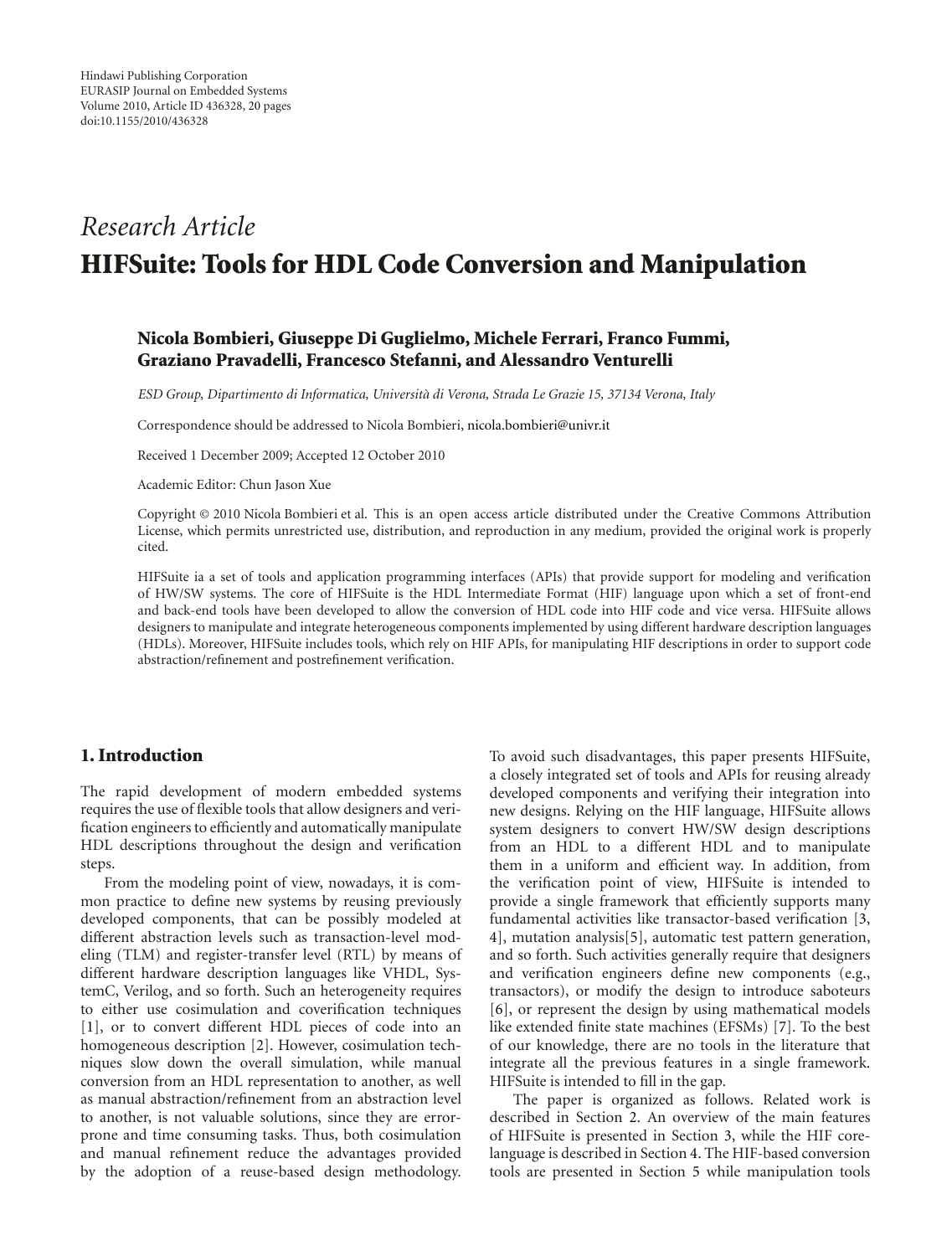for modeling and verification are summarized in Section 6. Section 7 reports some experimental results. Finally, remarks concluding the paper are discussed in Section 8.

# **2. Related Work**

The issue of automatic translation and manipulation of HDL code has been addressed by different works.

VH2SC [8] is a translator utility from VHDL 87/93 to SystemC. It is not able to handle large designs and presents some known bugs. It is no more mantained and the author himself suggests that it is not suited for industrial designs.

Another tool to automatically convert VHLD into SystemC is VHDL-to-SystemC-Converter [9]. However, it is limited only RTL synthesizable constructs.

Some approaches provide the capability of converting HDL code into C++ to increase simulation performances. A methodology to translate synthesizable Verilog into C++ has been implemented in the VTOC [10] tool. The methodology is based on synthesis-like transformations, which is able to statically resolve almost all scheduling problems. Thus, the design simulation switches from an event-driven to a cyclebased-like algorithm.

VHDLC [11] is a VHDL to C++ translator, which aims at fully VHDL'93 compiliance. The project is at alpha stage, and thus, it is currently not suited for industrial applications.

The DVM [12] tool translates VHDL testbenches into C++. Testbenches are encompassed into a small simulable kernel which runs interconnected with the board. Running native C++ code avoids the overhead introduced by using an HDL simulator. Such a tool is restricted to only VHDL testbenches.

Verilator [13] is a Verilog simulator. It supports Verilog synthesizable and some PSL SystemVerilog and Synthesis assertions. To optimize the simulation, Verilator translates the design into an optimized C++ code, wrapped by a SystemC module. To achieve better performances, Verilator performs semantics manipulations which are not standard Verilog compliant. Thus, Verilator is meant to be used just as a simulator.

FreeHDL [14] is a simulator for VHDL, designed to run under Linux. The aim of the project is to create a simulator usable also with industrial designs. To improve performances, FreeHDL uses an internal tool, namely, FreeHDL-v2cc, which translates the original VHDL design into C++ code. Thus, FreeHDL presents limitations similar to Verilator.

All previous approaches are not based on an intermediate format, and they target only a point-to-point translation from one HDL to another HDL or C++. Thus, manipulation on the code before the translation is not supported. On the contrary, some works have been proposed which use an intermediate format to allow manipulation of the target code for simplifying design manipulation and verification. In this context, AIRE/CE [15], previously known as IIR, is an Object-Oriented intermediate format. A front-end parser, namely SAVANT, is available to translate VHDL designs into such a language. By using AIRE/CE APIs it is possible

to develop verification and manipulation tools for VHDL designs. In our previous work [16], we extend SAVANT to allow the translation of VHDL designs into SystemC. Unfortunatly, the AIRE/CE language is strictly tailored for VHDL code, and thus, we experimented that it is not easy to extend the SAVANT environment for supporting other HDLs and particularly SystemC TLM.

To the best of our knowledge there is not a single comprehensive environment which integrates conversion capabilities from different HDLs at different abstraction levels and a powerful API to allow the development of manipulation tool required during the refinement and verification steps of a design.

The proposed HIF language has been designed to overcome limits and restrictions of previous works. In particular, HIF and the corresponding HIFSuite have been developed to address the following aspects:

- (1) supporting translation of several HDLs at both RTL and TLM level,
- (2) providing an object-oriented set of APIs for fast and easy implementation of manipulation and verification tools.

# **3. HIFSuite Overview**

Figure 1 shows an overview of the HIFSuite features and components. The majority of HIFSuite components have been developed in the context of three European Projects (SYMBAD, VERTIGO, and COCONUT). HIFSuite is composed of the following

- (i) An *HIF core-language:* It is a set of HIF objects corresponding to traditional HDL constructs like, for example, processes, variable/signal declarations, sequential and concurrent statements, and so forth (see Section 4).
- (ii) Second is a set of front/back-end conversion tools (see Section 5).
	- (a) *HDL2HIF*. It is front-end tools that parse VHDL, Verilog and SystemC (RTL and TLM) descriptions and generate the corresponding HIF representations.
	- (b) *HIF2HDL*. It is back-end tools that convert HIF models into VHDL, Verilog or SystemC (RTL and TLM) code.
- (iii) Third is a set of APIs that allow designers to develop HIF-based tools to explore, manipulate, and extract information from HIF descriptions (see Section 4.3). The HIF code manipulated by such APIs can be converted back to the target HDLs by means of *HIF2HDL*.
- (iv) Fourth is a set of tools developed upon the HIF APIs that manipulate HIF code to support modeling and verification of HW/SW systems, such as the following.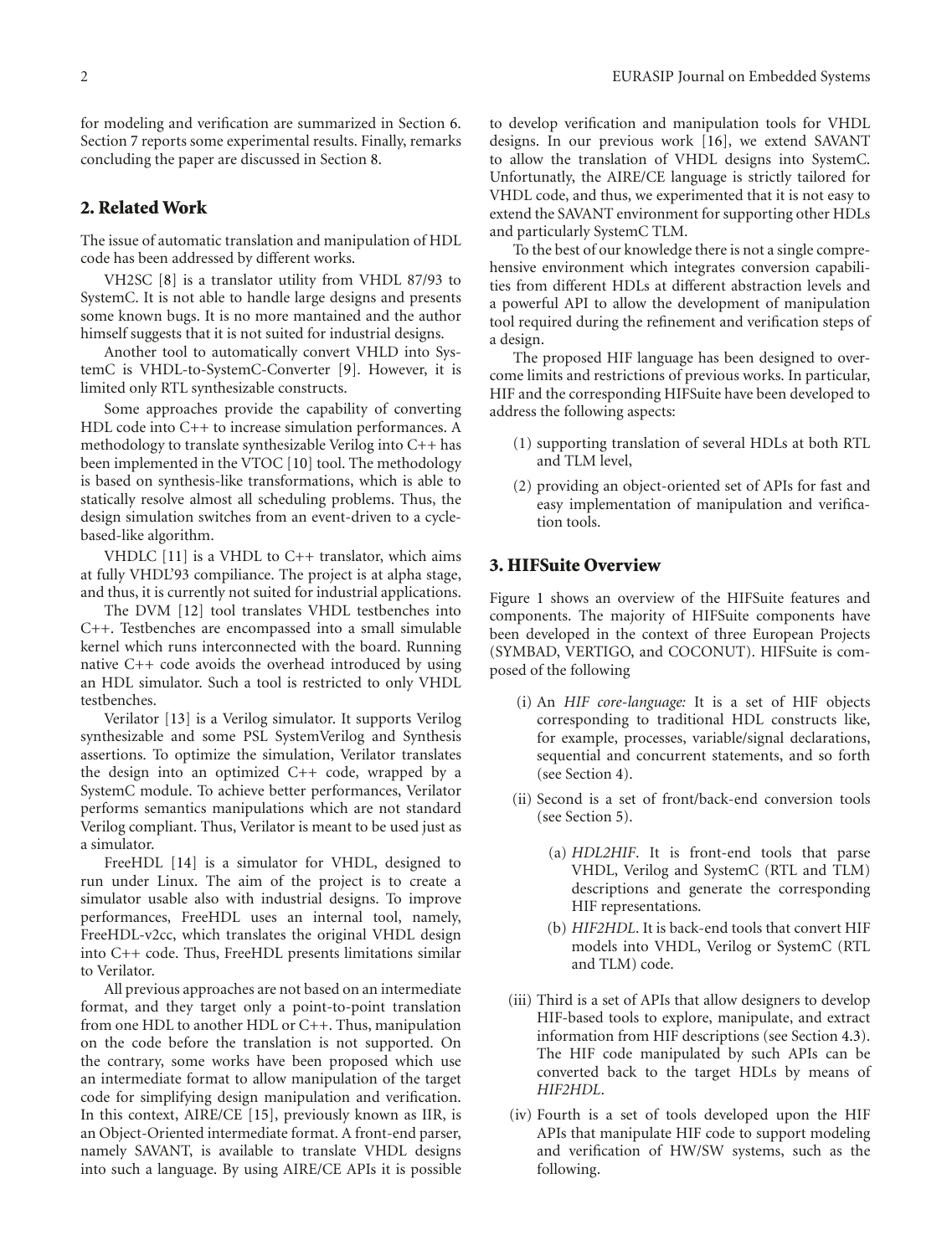

Figure 1: HIFSuite overview.

- (a) *EGEN*: it is a tool developed upon the HIF APIs that extracts an abstract model from HIF code (Section 6.1). Such a tool, namely, *EGEN*, automatically extracts EFSM models from HIF descriptions. EFSMs represent a compact way for modeling complex systems like, for example, communication protocols [17], buses [18], and controllers driving data-paths [19, 20]. Moreover, they represent an effective alternative to the traditional finite state machines (FSMs) for limiting the state explosion problem during test pattern generation [21].
- (b) *ACIF*: it is a tool that automatically injects saboteurs into HIF descriptions (Section 6.2). Saboteur injection is important to evaluate dependability of computer systems [22]. In particular, it is a key ingredient for verification tools that relies on fault models like, for example, automatic test pattern generators (ATPGs) [23], tools that measure the property coverage [24] or evaluate the quality of testbenches through mutation analysis [25], and so forth.
- (c) *TGEN*: it is a tool that automatically generates transactors (Section 6.3). Verification methodologies based on transactors allow an advantageous reuse of testbenches, properties, and IP-cores in TLM-RTL-mixed designs, thus guaranteeing a considerable saving of time [26]. Moreover, transactors are widely adopted for the refinement (and the subsequence verification) of TLM descriptions towards RTL components [27].
- (d) *A2T*: it is a tool that automatically abstracts RTL IPs into TLM models. Even if transactors allow designers to efficiently reuse RTL IPs at transaction level, mixed TLM-RTL designs

cannot always completely benefit of the effectiveness provided by TLM. In particular, the main drawback of IP reuse via transactor is that the RTL IP acts as a bottleneck of the mixed TLM-RTL design, thus slowing down the simulation of the whole system. Therefore, by using *A2T*, the RTL IPs can be automatically abstracted at the same transaction level of the other modules composing the TLM design, to preserve the simulation speed typical of TLM without incurring in tedious and error-prone manual abstraction [28, 29].

The main features of HIF core-language and HIF-based tools are summarized in next sections.

#### **4. HIF Core-Language and APIs**

HIF is an HW/SW description language structured as a tree of objects, similarly to XML. Each object describes a specific functionality or component that is typically provided by HDL languages like VHDL, Verilog, and SystemC. However, even if HIF is quite intuitive to be read and manually written, it is not intended to be used for manually describing HW/SW systems. Rather, it is intended to provide designers with a convenient way for automatically manipulating HW/SW descriptions.

The requirements for HIF are manifold as it has to represent the following

- (i) system-level and TLM descriptions with abstract communication between system components,
- (ii) behavioral (algorithmic) hardware descriptions,
- (iii) RTL hardware descriptions,
- (iv) hardware structure descriptions,
- (v) software algorithms.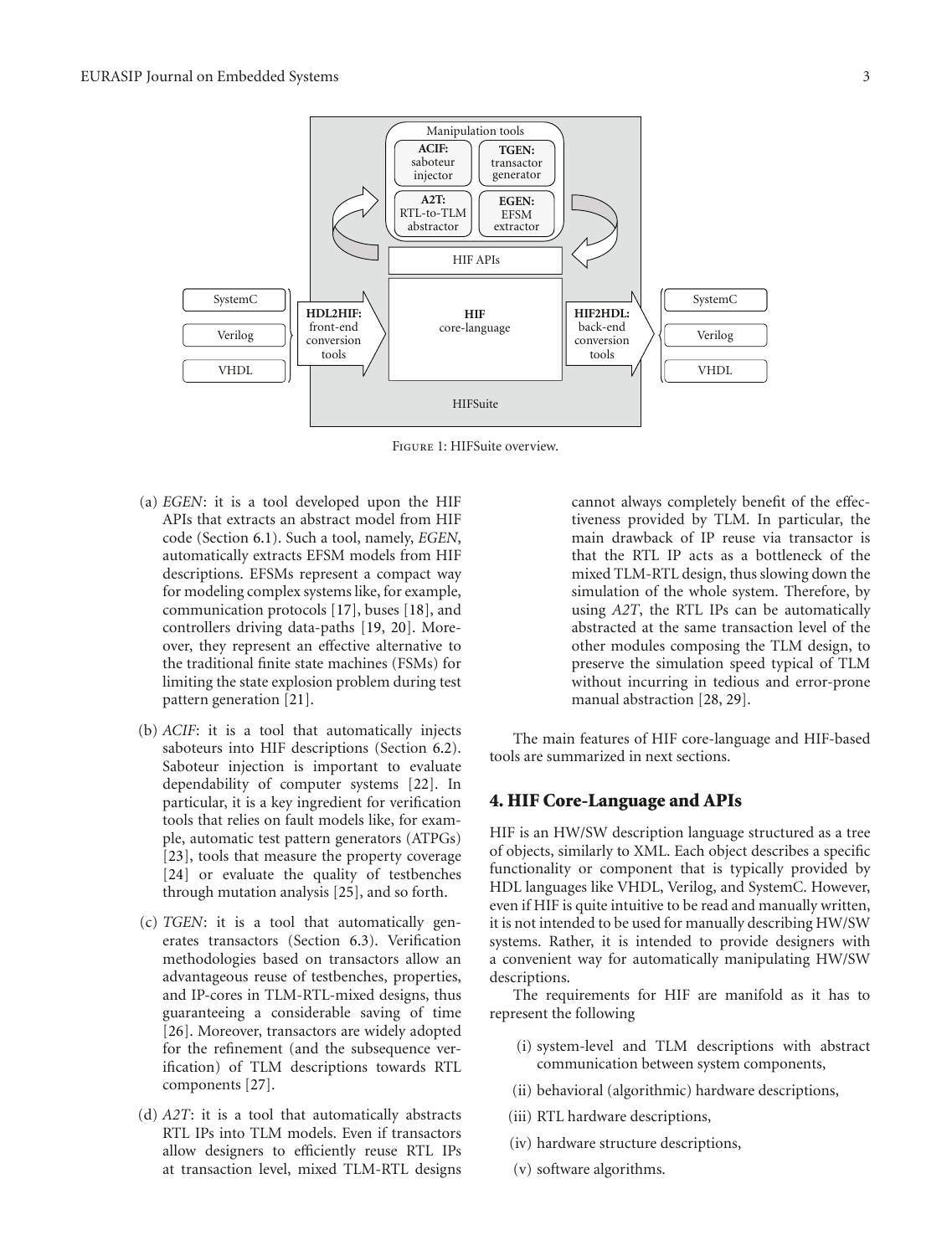To meet these requirements, HIF includes several concepts that are inspired by different languages. Concerning RTL and behavioral hardware descriptions, HIF is very much inspired to VHDL. On the other hand, some constructs have been taken from C/C++ programming language for the representations of algorithms (e.g., pointers and templates). The combination of these different features makes HIF a powerful language for HW/SW system representations.

*4.1. HIF Basic Elements.* HIF is a description language structured as a tree of elements, similarly to XML (see Figure 2). It is very much like a classical programming language, that is, a typed language which allows the definition of new types, and includes operations like assignments, loops, conditional executions, and so forth. In addition, since HIF is intended to represent hardware descriptions, it also includes typical lowlevel HDL constructs (e.g., bit slices). Finally, concerning the possibility of structuring a design description, HIF allows the definition of components and subprograms.

To look at similarities between HIF and traditional HDLs, let us consider Figure 2. In Figure 2(a), a two-input parameterized adder/subtractor VHDL design is shown, while the corresponding HIF representation generated by the front-end tool *HDL2HIF* (see Section 5) is depicted in Figure 2(b).

As a special feature, HIF gives the possibility to add supplementary information to language constructs in form of so-called *properties*. A list of properties can be associated to almost every syntactic constructs of the HIF language. Properties allow designers to express information for which no syntactic constructs are included in the HIF grammar, and therefore they give a great flexibility to the HIF language. For example, the fact that a signal has to be considered as a clock signal can be expressed by adding a property signal\_type to the signal declaration as follows:

> (SIGNAL s(BIT)(PROPERTY signal\_type clock)).

*4.2. System Description by Using HIF.* The top-level element of a system represented by an HIF description is the SYSTEM construct (see Figure 2(b)). It may contain the definition of one or more *libraries* which define new data types, constants and subprograms, and the description of *design units*. An HIF description may also contain a list of *protocols*, which describe communication mechanisms between design units.

Design units are modeled by DESIGNUNIT objects, which define the actual components of the system. A design unit may use types, constants and subprograms defined in libraries included in the SYSTEM construct.

The same design unit can be modeled in different ways inside the same system by using *views*. For example, we can model different views of the same design unit at different abstraction levels. Thus, a VIEW object is a concrete description of a system component. It includes the definition of an INTERFACE by which the component communicates with the other parts of the system. Moreover, a view may include libraries and local declarations. The internal structure of a view is described in details by means of the CONTENTS construct. To make a comparison with VHDL, a *view* can be seen as a generalization of VHDL *entity* and *architecture*.

An INTERFACE object gives the link between a design unit and the rest of the system. An *interface* can contain ports, and parameters.

A CONTENTS object can contain a list of local declarations, a list of state tables, which describe sequential processes, and a list of component instances and nets which connect such instances. Furthermore, a CONTENTS object can contain a set of *concurrent actions* (called GLOBALACTIONs), that is, assignments and procedure calls which assign values to a set of signals in a continuous manner.

*4.2.1. Sequential Processes.* In HIF, behaviors described by sequences of statements (i.e., processes) are expressed by *state tables*. A STATETABLE object defines a process, whose main control structure is an EFSM (see Section 6.1), and the related sensitivity list. The state tables can describe synchronous as well as combinational processes. The entry state of the state machine can be explicitly specified. Otherwise, the first state in the state list is considered as an entry state.

STATE objects included in the state table are identified by a unique name and they are associated to a list of instructions called *actions* (i.e., assignments, conditional statements, etc.) to be sequentially executed when the HIF model is converted into an HDL description for simulation.

*4.2.2. Components Instances.* Descriptions where one or more components are instantiated and connected each other are modeled by using the INSTANCE and the NET constructs. An INSTANCE object describes an instance of a design unit. More precisely, an INSTANCE object refers to a specific view of the instantiated design unit.

A NET object contains a list of port references. Nets are used to express connectivity between interface elements of different design unit instances (i.e., system components).

*4.2.3. Concurrent Actions.* They correspond to concurrent assignments and concurrent procedure calls of VHDL, and they are modeled by GLOBALACTION objects. Concurrent assignments are used to assign a new value to the target (which must be a signal or a port) each time the value of the assignment source changes. Similarly, concurrent procedure calls are used to assign a new value to signals mapped to the output parameters each time one of the input parameters changes its value.

*4.2.4. Support for TLM Constructs.* TLM is becoming a usual practice for simplifying system-level design and architecture exploration. It allows the designers to focus on the design functionality while abstracting away implementation details that will be added at lower abstraction levels. The HIF language supports the SystemC TLM constructs provided by OSCI [30], which mainly rely on C++ constructs such as *pointers* and *templates*. Figure 3 shows a typical TLM interface with socket channels for blocking and nonblocking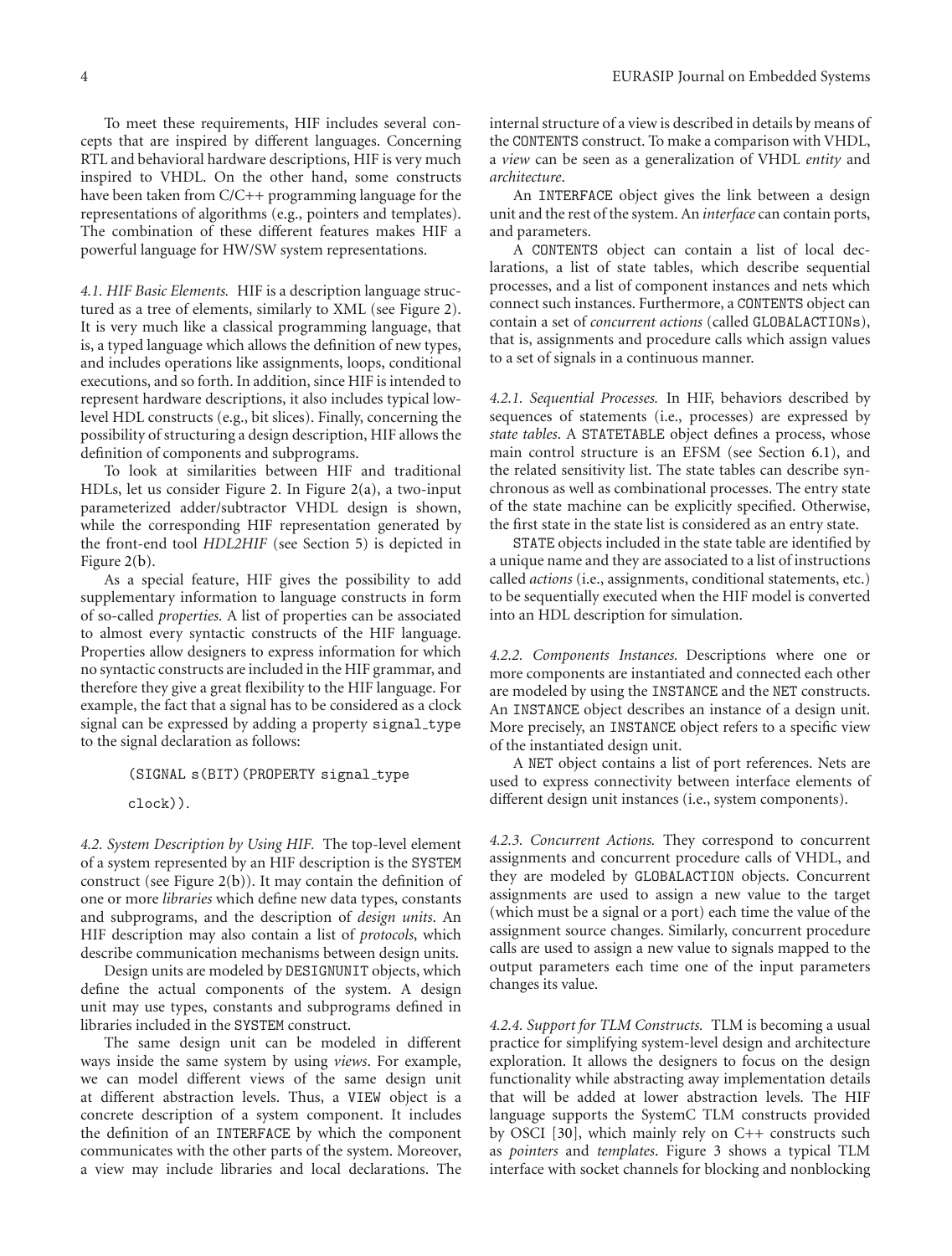



(a)

(b)

Figure 2: (a) A VHDL design description. (b) The textual format of the corresponding HIF representation.



Figure 3: (a) Example of TLM interface with socket channels for blocking and nonblocking calls in SystemC. (b) The corresponding HIF representation.

calls in SystemC and the corresponding HIF representation. The SystemC interface definition exploits nested C++ templates, which are preserved in the HIF description. The HIF language provides two keywords to support templates: TYPETP and TYPETPASSIGN. TYPETP is used for declaration of objects of template type. Instead TYPETPASSIGN is used for instantiation of template object as shown in Figure 3(b). In HIF, the declaration of pointers is represented by using the POINTER object as follows:

(POINTER type property).

*4.3. HIF Application Programming Interfaces.* HIFSuite provides the HIF language with a set of powerful C++ APIs

which allow to explore, manipulate, and extract information from HIF descriptions. There are two different subsets in HIF APIs: the *HIF core-language APIs* and the *HIF manipulation APIs*.

*4.3.1. HIF Core-Language APIs.* Each HIF construct is mapped to a C++ class that describes specific properties and attributes of the corresponding HDL construct. Each class is provided with a set of methods for getting or setting such properties and attributes.

For example, each assignment in Figure 2(b) is mapped to an AssignObject which is derived from ActionObject (see Figure 4). This class describes the assignment of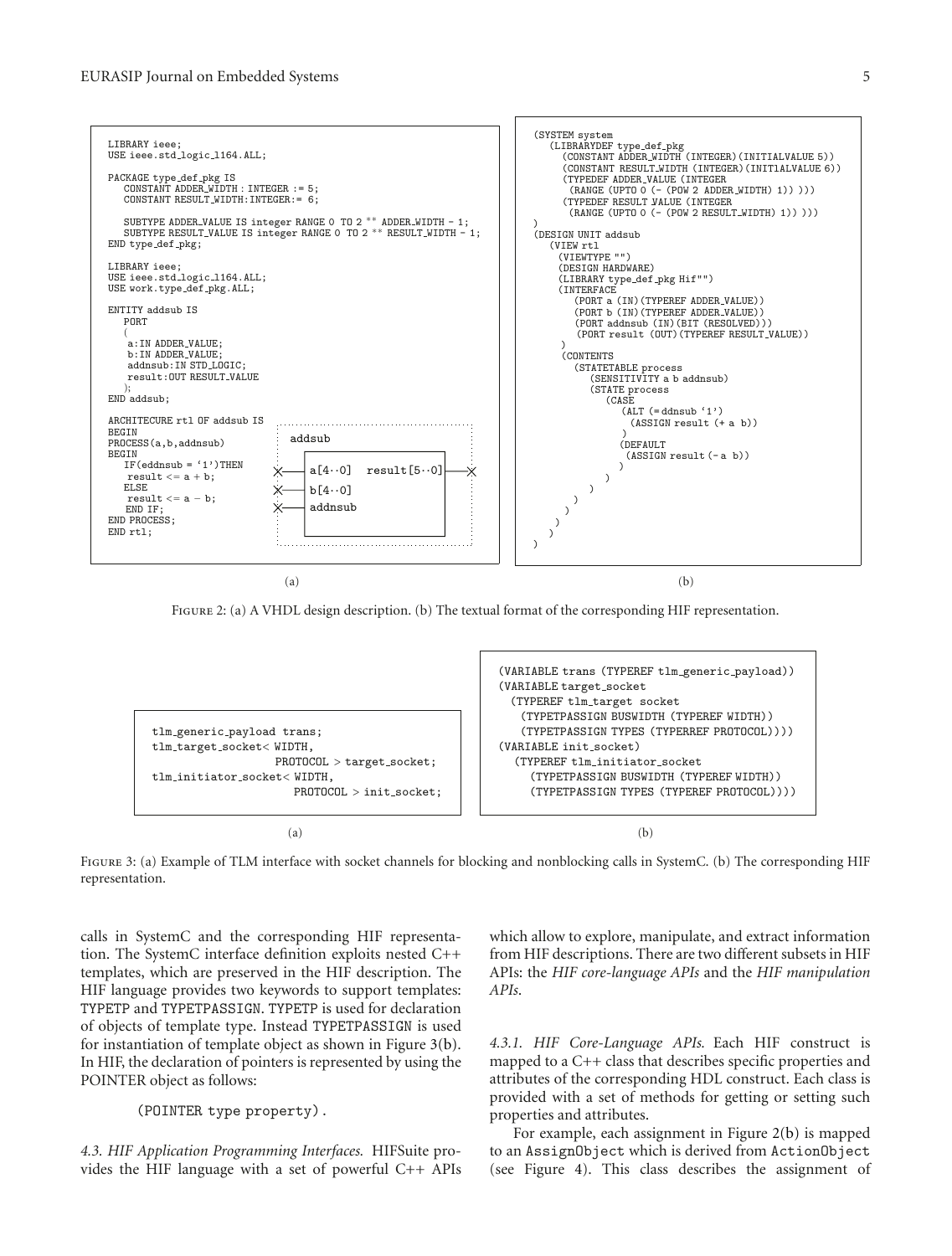an expression to a variable, a register, a signal, a parameter, or a port, and it has two member fields corresponding to the left-hand side (target) and the right-hand side (source) of the assignment.

The UML class diagram in Figure 4 presents a share of the HIF core-language APIs class diagram. Object is the root of the HIF class hierarchy. Every class in the HIF core-language APIs has Object as its ultimate parent.

*4.3.2. HIF Manipulation APIs.* The HIF manipulation APIs are used to manipulate the objects in HIF trees and they are exploited by the tools described in Section 6.

The first step of any HIF manipulation consists of reading the HIF description by the following function:

```
\texttt{Object} \star \texttt{Hit} :: \texttt{File} :: \texttt{ASCII} :: \texttt{read}(const char * filename).
```
This function loads the file and builds the corresponding tree data structure in memory. An analogous writing function allows to dump the modified HIF tree on a file.

```
char Hif : : File : : ASCII : : write
 (const char* filename, Object* obj).
```
Once the HIF file is loaded in memory, many APIs are available to navigate the HIF description. The most important are the following.

- (i) *Search Function.* The search function finds the objects that match a criteria specified by the user. It searches the target objects starting from a given object until it reaches the bottom (or the max depth) of the HIF tree. For example, the search function can be used to find out all variables that match the name state starting from base object, as in Algorithm 1.
- (ii) *Visitor Design Pattern.* In object-oriented programming and software engineering, the visitor design pattern is generally adopted as a way for separating an algorithm from an object structure. A practical result of this separation is the ability to add new operations to existing object structures without modifying these structures. The visitor design pattern is very useful when there is a tree-based hierarchy of objects and it is necessary to allow an easy implementation of new features to manipulate such a tree. The HIF APIs provide visitor techniques in two forms: as an interface which must be extended to provide visitor operators, and as an apply() function. In the first case, a virtual method is inserted inside the HIF object hierarchy, which simply calls a specificimplemented visiting method on the object passed as parameter. The passed object is called *visitor* and it is a pure interface. The programmer has to implement such a visitor to visit and manage the HIF tree, by defining the desired visiting methods. In contrast, the apply() function is useful to perform a user-defined function on all the objects contained in a subtree of a HIF description. The signature for the apply function is the following:

void Hif :: apply (Object \*o, char(\*f) (Object  $\star$ , void  $\star$ ), void  $\star$  data).

(iii) *Compare Function.* It provides designers with a way to compare two HIF objects and the corresponding subtrees. Its signature is the following:

static char compare (Object \*obj1, 0bject \*obj2)

(iv) *Object Replacement Function.* It provides designers with a way for replacing an object and its subtree with a different object. Its signature is the following:

int Hif :: replace(Object\* from, Object\* to)

*4.4. HIF Semantics.* Handling different HDLs that have different semantics by using a single intermediate language rises the importance of defining carefully a semantics for such intermediate language. In particular, the definition of a sound semantics is necessary for guaranteeing the correctness of the conversion and manipulation tools.

We define a semantics for HIF that aims at supporting the representation of RTL designs for the main important and used HDLs (i.e., VHDL, Verilog, and SystemC) and the representation of TLM designs.

The main differences among VHDL, Verilog, and SystemC semantics that make hard the automatic conversion of designs between them can be summarized as follows.

- (i) *Data Types*. Not all the languages have the same type management. Thus, the conversion between different languages requires to make explicit (or to remove) some cast or calls to type conversion functions.
- (ii) *Concurrent Assignments*. The concurrent assignments of VHDL and Verilog do not have a direct mapping into a SystemC construct. They can be modeled in SystemC by converting each concurrent assignment into a concurrent process sensitive to the read signals and ports.
- (iii) *Operators*. The HDLs have different operators and different types on which such operators are defined. For example, VHDL uses the same operator symbol for both logic and bitwise operators while Verilog and SystemC have different symbols for them.
- (iv) *TLM Constructs*. SystemC allows TLM descriptions by using templates and pointers, while VHDL and Verilog support only RTL descriptions.
- (v) *Variable Declaration and Scoping*. The behavior of variables and their scoping rules are different among HDLs. For example, in VHDL variables declared inside a process will retain the last assigned value between two subsequent process executions. In SystemC, a variable declared inside a process such as SC METHOD will get the initial value at each new process invocation. To map the VHDL variable semantics into the SystemC context, the variable declaration should be moved outside the process and inside the module interface.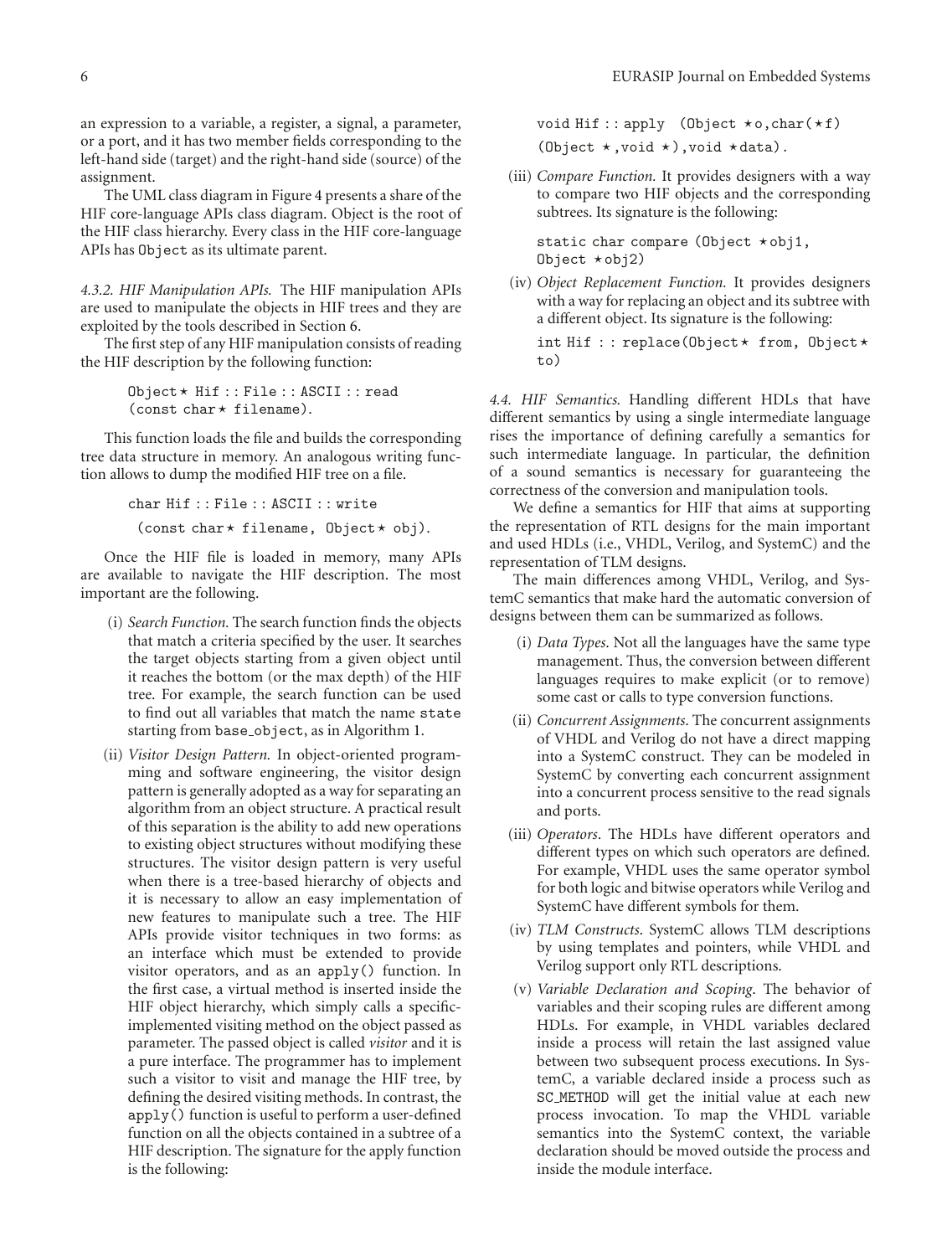

Figure 4: A share of the HIF core language class diagram.



ALGORITHM 1: Example of search function usage.

(vi) *Statements*. Some programming techniques and statements cannot be directly mapped into another HDL. As an example, the SystemC pre- and postincrement operators are not valid in VHDL.

In this context, we analyzed different semantics to be adopted for defining the HIF language.

- (i) *RTL HDL Specific Semantics*. The semantics of an already existing RTL HDL (i.e., the VHDL or Verilog semantics) would be already well defined and well known. Nevertheless, this choice would be a restrictive solution since such languages do not apply to TLM descriptions.
- (ii) *SystemC Semantics*. It would apply for both RTL and TLM designs. Nevertheless, SystemC is a *C++* library and, hence, its semantics corresponds to

the *C++* semantics. It is not the best solution for implementing the back-end tools, as they would reduce the set of HIF constructs into the smaller set of HDL RTL constructs.

- (iii) *Union Semantics*. It is the semantics obtained from the union of VHDL, Verilog and SystemC semantics. This solution would allow both TLM and RTL designs, and it also would simplify the translation from an HDL to HIF. On the other hand, it would require a greater effort for translating HIF descriptions to HDL descriptions, as not all constructs have an immediate mapping in every language.
- (iv) *Intersection Semantics*. It is obtained from the intersection of the Verilog, VHDL and SystemC semantics. It would simplify the translation from HIF to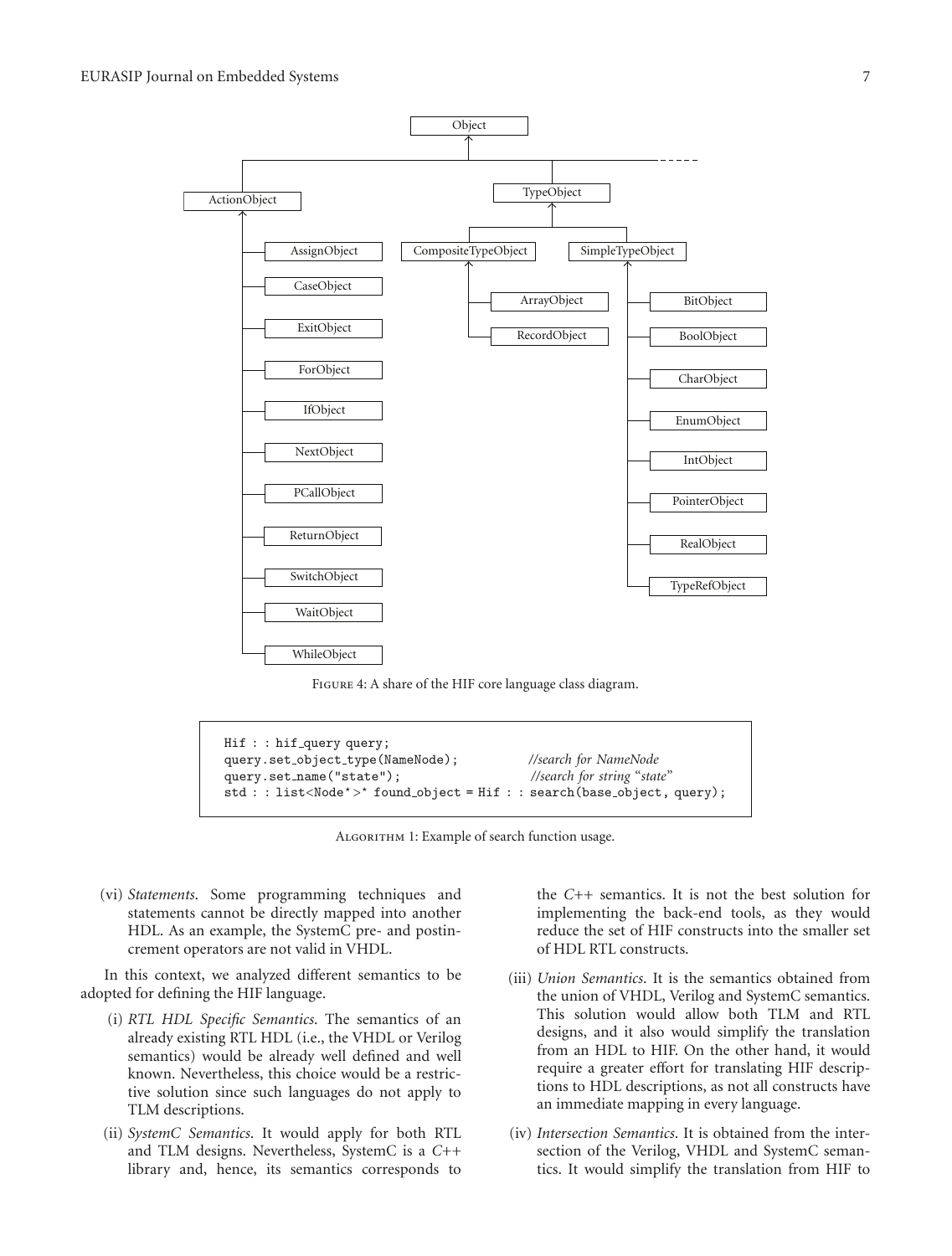an HDL, as only constructs shared by all the HDLs would belong to HIF. Nevertheless, this choice would be too restrictive since only few RTL designs and no TLM description would be supported.

(v) *Dynamic Semantics*. In this case HIF would not have a predefined semantics. Instead, each HIF description would keep track of the source HDL, thus importing also the semantics of such HDL. This choice simplifies the translation from an HDL to HIF, but it implies a great effort in developing the backend tools. Moreover, the HIF descriptions would be too complex for the manipulation tools since each tool should have a different behavior according to the design specific semantics.

For all these reasons, we have chosen to define the HIF semantics as the VHDL semantics enriched to support TLM constructs. The main advantages of such semantics are the following.

- (1) The intermediate language is strongly typed (like VHDL).
- (2) There is a simple RTL-to-RTL compatibility between different HDLs. The fact that VHDL is strongly typed makes easier to map its semantics into other HDL semantics.
- (3) It supports TLM.

# **5. Conversion Tools**

In this section we report the main characteristics of the conversion tools, by starting from an overview of the tool structures and, then, by showing the translation semantics such tools rely on.

*5.1. The Front-End and Back-End Conversion Tools.* The conversion tools are organized into front-end (*HDL2HIF*) and back-end (*HIF2HDL*) tool sets.

*5.1.1. HDL2HIF.* They convert HDL implementations into HIF. *HDL2HIF* supports conversions from VHDL, Verilog, and SystemC, which are implemented in the submodules *VHDL2HIF*, *VERILOG2HIF,* and *SC2HIF*, respectively.

The *VHDL2HIF* and *VERILOG2HIF* tools have a common structure, which is composed of the following modules.

- (a) First is a pre-parsing module, which performs basic configuration operations and parameter parsing, and which selects the output format (readable plain text or binary).
- (b) Second is a parser based on GNU *Bison* [31], which directly creates an HIF-objects tree. The conversion process is based on a recursive algorithm that exploits a pre-ordered visit strategy on the syntax tree nodes.
- (c) Third is a postconversion visitor, which refines the generated HIF tree according to the input language.
- (d) Fourth is a final routine, which dumps the HIF tree on a file.

The *SC2HIF* tool has the structure composed of the following modules:

- (a) a preparsing module, which performs basic configuration operations and parameter parsing, and which selects the output format (readable plain text or binary);
- (b) a parser based on GNU *Bison*, which creates an abstract syntax tree (AST) of the input code; such an AST is composed of XML objects with dedicated tags;
- (c) a core module, which converts the AST into an HIFobject tree; The conversion process is based on a recursive algorithm that exploits a preordered visit strategy on the tree nodes;
- (d) a postconversion visitor, which refines the generated HIF tree;
- (e) a final routine, which dumps the HIF tree on a file.

An intermediate XML tree has been preferred for translating SystemC descriptions to HIF as the SystemC language is much more complex than other HDLs. The translation requires different checks in order to perform a correct mapping. This intermediate operation has been performed by using KaSCPar [32], an open source tool which has been improved to support TLM.

*5.1.2. HIF2HDL.* They convert HIF code back to VHDL (*HIF2VHDL*), Verilog (*HIF2VERILOG*) or SystemC (*HIF2 SC*). The structure of HIF2HDL tools includes the following modules.

- (a) First is a preparsing module, which sets up the conversion environment, performs basic configuration operations, parses the parameters, and sets the output language.
- (b) Second is a set of refinement visitors, which perform operations to allow an easier translation of HIF trees, according to the output language. For instance, in VHDL it is possible to specify the bit value *1* by writing '1'. On the other hand, in SystemC, '1' is interpreted as a character and, thus, a cast to the *sc logic* type is required. To solve this problem, a visitor has been implemented to wrap the constant object '1' with an *sc logic* cast object into the HIF tree.
- (c) Third is a module that dumps a partial conversion of the HIF code into temporary files. Such a module has been implemented to solve problems of consistency between the order adopted to visit the HIF AST and the order needed to print out the code in the target language. To avoid many complex checks, the tools firstly dump the output code directly in temporary files and then they merge the content of temporary files together in the correct order.
- (d) Fourth is a postvisit module, which merges together the temporary files and creates the final output.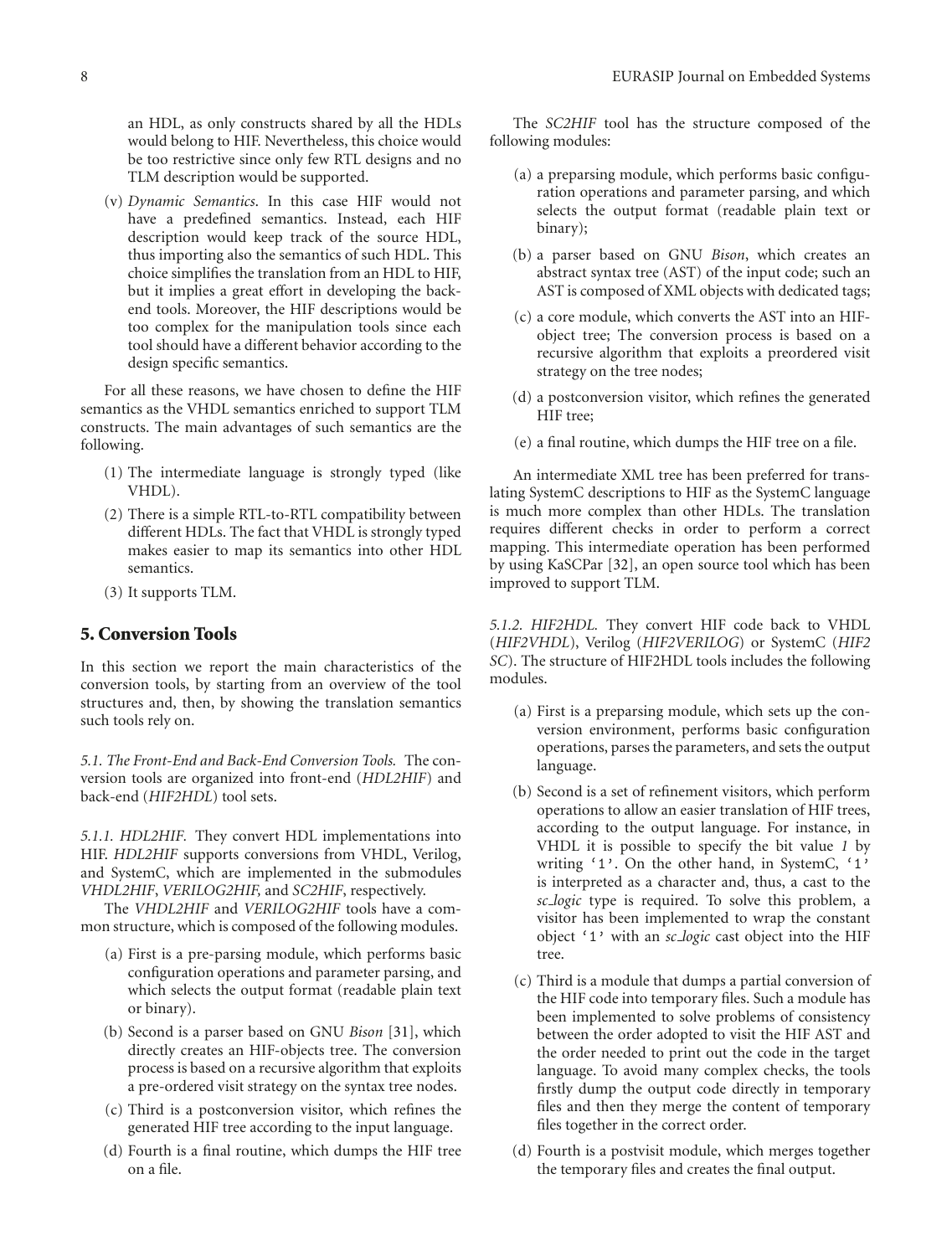#### EURASIP Journal on Embedded Systems 9

In the following subsections, we show how the implementation of most meaningful and critical HDL statements is matched among VHDL, Verilog, and SystemC, and how they are represented in HIF. The HIFSuite conversion tools rely on these matching for converting designs among different HDL languages.

*5.2. HDL Types.* Table 1 depicts the matching of the most important HDL types. In this work, we consider all the VHDL types implemented into the VHDL IEEE libraries as native VHDL types (e.g., the VHDL std logic vector and std\_logic which are defined inside the library *std logic 1164* are considered native types).

In Table 1, the mapping of the Verilog types is not fully specified. In fact, it is possible to know the correct mapping into a reg or into a wire only during the conversion phase, by checking if the corresponding identifier is used as a signal or as a memory element.

Another issue about Verilog is that both *resolved* and *unresolved* logic types are mapped into the same Verilog constructs. This is forced by the fact that Verilog has only *resolved* types.

For the INTEGER type, it is worth to note that, in HIF, it is possible to specify a RANGE of values, the number of bits on which is represented, whether it is *signed* or *unsigned*, and whether the range is *upto* or *downto* (e.g., in VHDL a natural has a different range from SystemC unsigned).

*5.3. HDL Cast and Type Conversion Functions.* Every HDL language has three possible type conversion methods.

- (i) *Implicit Cast*. The language allows to convert a general type into another. The translation is thus automatically performed by the compiler. As an example, in SystemC it is possible to implicitly cast a char to an int.
- (ii) *Explicit Cast*. The language supports the type translation, even if it requires the designer to use a special language construct (i.e., a *cast*).
- (iii) *Conversion Function*. The language does not support the type conversion and, thus, a manual conversion is required. To simplify the designer's task, many predefined conversion functions are usually supplied by supporting libraries (e.g., the VHDL IEEE library).

Since the HIF semantics is an extension of the VHDL semantics, the HIF type conversion rules are inherited from VHDL. As a consequence, since the implicit casts are not allowed in VHDL, they are not allowed neither in HIF. On the other hand, the explicit cast is represented by the CAST object, while the conversion functions are mapped into CONV objects. The set of conversion functions include all the conversion functions implemented into the VHDL IEEE library.

Tables 2 and 3 report the matching of some cast and conversion functions, when they are implemented in VHDL, Verilog, and SystemC and how they are represented in HIF. We assume the following.

- (i) I is the generic expression on which the cast or conversion is performed.
- (ii) t RANGE is a range as intended into the HIF syntax.
- (iii) size is the size in bits needed to represent the values in t RANGE.

In Verilog there are only two casting directives (\$signed() and \$unsigned()), since it is a loosely typed language. Thus, it requires only conversion tasks from signed to unsigned types and vice versa.

*5.4. HDL Operators.* The HIF language has a VHDL-like set of native operators with the exception that, in HIF, the difference between logic and bitwise operators is preserved. In addition, HIF has some operators that have not translation into VHDL or Verilog, as they are related to TLM designs (e.g., the pointer dereferencing operator, which is available only in SystemC).

Table 4 reports the matching among several operators. The shift operator is a meaningful example of operator conversion. The shift operator of Verilog is *arithmetic* if the operand is signed; otherwise it is logic. In contrast, the right shift semantics of C++ is platform dependent, since the *logic* or *arithmetic* shift is not specified by the standard. Thus, the mapping from SystemC to HIF is a platformdependent code, and the equivalence cannot be guaranteed when converting HIF designs to SystemC. For this reasons, in this case, warnings are raised to the users by the conversion tools.

*5.5. HDL Structural Statements.* Table 5 shows how the structural statements are matched among HDLs. Note 1 indicates that in HIF each design unit can have one or more VIEW objects, each one containing one INTERFACE and one CONTENTS object. In contrast, in VHDL, it is possible to attach one or more architectures to a single interface. To achieve such behavior in HIF, we create more VIEW objects each one having the same interface.

Note 2 is related to the description of a process into different HDLs. For SystemC, there are three kinds of process constructs (i.e., SC METHOD, SC THREAD, and SC CTHREAD), while HIF has only one type of processes (like VHDL). Thus, during the conversion from and to SystemC, the conversion tools recognize the SystemC process type and perform the code analysis for the correct mapping.

Note 3 is related to the management of assignments. There are two syntax for VHDL assignments (i.e., one for signals and one for variables) and two assignment operators in Verilog (i.e., blocking and continuous). In SystemC, a single assignment applies for both signals and variables.

Notes 4 and 5 are related to constructs FORGENERATE and IFGENERATE. They are typical of VHDL and Verilog languages while they have not a corresponding native construct in SystemC. Their conversion is achieved by inserting a loop (or a conditional statement) into the SystemC module constructor.

Note 6 is related to the syntax mapping for a variable declaration. In this case, a simple syntax-based translation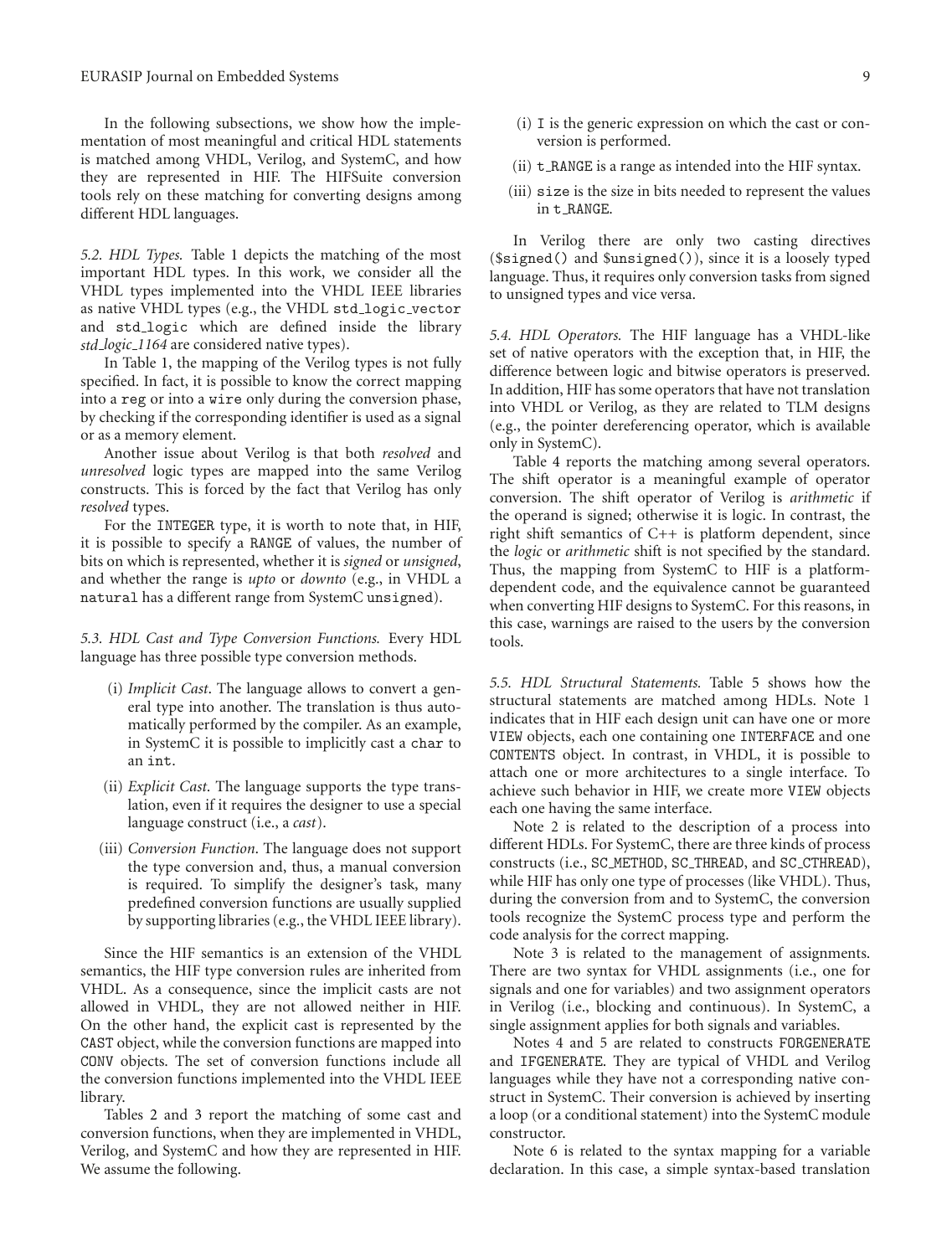| <b>HIF</b>                                                 | <b>VHDL</b>                 | SystemC                   | Verilog                      |
|------------------------------------------------------------|-----------------------------|---------------------------|------------------------------|
| <b>BIT</b>                                                 | bit                         | sc_bit                    | wire or reg                  |
| <b>BOOLEAN</b>                                             | boolean                     | bool                      | wire or reg                  |
| <b>CHAR</b>                                                | char                        | char                      |                              |
| <b>INTEGER</b>                                             | integer                     | int                       | integer                      |
| (ARRAY (PACKED) (INTEGER) (OF (BIT)) (RANGE))              | bit_vector (RANGE)          | sc by $\langle$ RANGE $>$ | wire[RANGE] or<br>reg[RANGE] |
| (ARRAY (PACKED) (INTEGER) (OF (BIT (RESOLVED)))<br>(RANGE) | std_logic_vector<br>(RANGE) | sc $\{v \leq R\}$ $R$     | wire[RANGE] or<br>reg[RANGE] |
| BIT (RESOLVED)                                             | std_logic                   | sclogic                   | wire or reg                  |
| REAL                                                       | real                        | double (float)            | real                         |

TABLE 1: Matching of HDL types.

Table 2: Matching of HDL explicit cast.

| <b>VHDL</b>             | HIF                                                       | SystemC                 | Verilog      |
|-------------------------|-----------------------------------------------------------|-------------------------|--------------|
| unsigned $(I)$          | $(CAST I (UNSIGNED_TYPE (t_RANGE)))$                      | to_unsigned $(I, size)$ | sunsigned(I) |
| signed $(I)$            | $(CAST I (SIGNED_TYPE (t_RANGE)))$                        | to_signed $(I, size)$   | $\sigma\$    |
| $std\_logic\_vector(I)$ | (CAST I (ARRAY (PACKED) (t_RANGE) (OF (BIT (RESOLVED))))) | $sc_l v < size > (1)$   |              |

is not enough since the declarations have different semantics depending on the HDL. This translation issue is addressed in detail in Section 5.6.

*5.6. HDL Declaration Semantics.* Converting declarations from different languages is challenging, because each HDL has different default initialization values, different scoping rules, different visibility, and different lifetime rules. As an example, a simple int in SystemC has not a default value while in VHDL an INTEGER takes the leftmost value of the type range.

HIF, like VHDL, does not allow default values. Instead, each declaration has an explicit initialization value. In this way, there are not initialization problems when converting from HIF to another HDL. The HIFSuite front-end tools that translate from an HDL to HIF are demanded to recognize any declaration and to explicit the initialization value, according to the source HDL.

For the sake of clarity, we separate the matching of declarations between HDLs related to the front-end tools from those related to the back-end tools. Considering the front-end tools, Table 6 reports the matching of the semantics between SystemC and VHDL declarations. VHDL and HIF declarations have the same semantics. Table 7 shows the matching between Verilog and VHDL (HIF) declarations.

Considering the back-end tools, Table 8 reports the matching between VHDL (HIF) and SystemC or Verilog declarations.

For allowing a correct conversion, the conversion tools can change the declaration scope (e.g., to have a correct lifetime). In this case, the translation tools automatically rename such a declaration and each of its occurrences, in order to avoid identifiers conflicts.

## **6. Manipulation Tools**

This section presents a set of tools (i.e., *EGEN*, *ACIF, TGen, and A2T*) that have been developed upon the HIF core language and APIs for manipulating HW/SW descriptions. Such tools are intended to support modeling and verification tasks such as fault simulation, test pattern generation, TLM transactor generation, and RTL-to-TLM code abstraction.

*6.1. EGEN: the EFSM Extractor.* All the tools of HIFSuite implement methodologies that rely on a common and welldefined formal model. Among different alternatives, we select the Extended Finite State Machine (EFSM) [7] since it captures the main characteristics of the state-oriented, activity-oriented, and structure-oriented model [33].

EFSMs are transition systems that allow a more compact representation of the design states with respect to traditional FSMs. In fact, EFSMs represent the functionality of systems without requiring the explicit enumeration of all the design states. In this way, the risk of state explosion is sensibly reduced. For this reason, EFSMs are efficiently exploited in many modeling and verification strategies (e.g., test pattern generation, code abstraction, transactor generation, etc.) that require to traverse the state space of the considered system.

A simple example of EFSM is reported in Figure 5.

*Definition 1.* An EFSM is defined as a 5-tuple  $M =$  $\langle S, I, O, D, T \rangle$  where *S* is a set of states, *I* is a set of input symbols, *O* is a set of output symbols, *D* is an *n*-dimensional linear space  $D_1 \times \cdots \times D_n$ , and *T* is a transition relation such that T:  $S \times D \times I \rightarrow S \times D \times O$ . A generic point in *D* is described by a *n*-tuple  $x = (x_1, ..., x_n)$ . It models the values of the registers of the DUV. A pair  $\langle s, x \rangle \in S \times D$  is called configuration of *M*.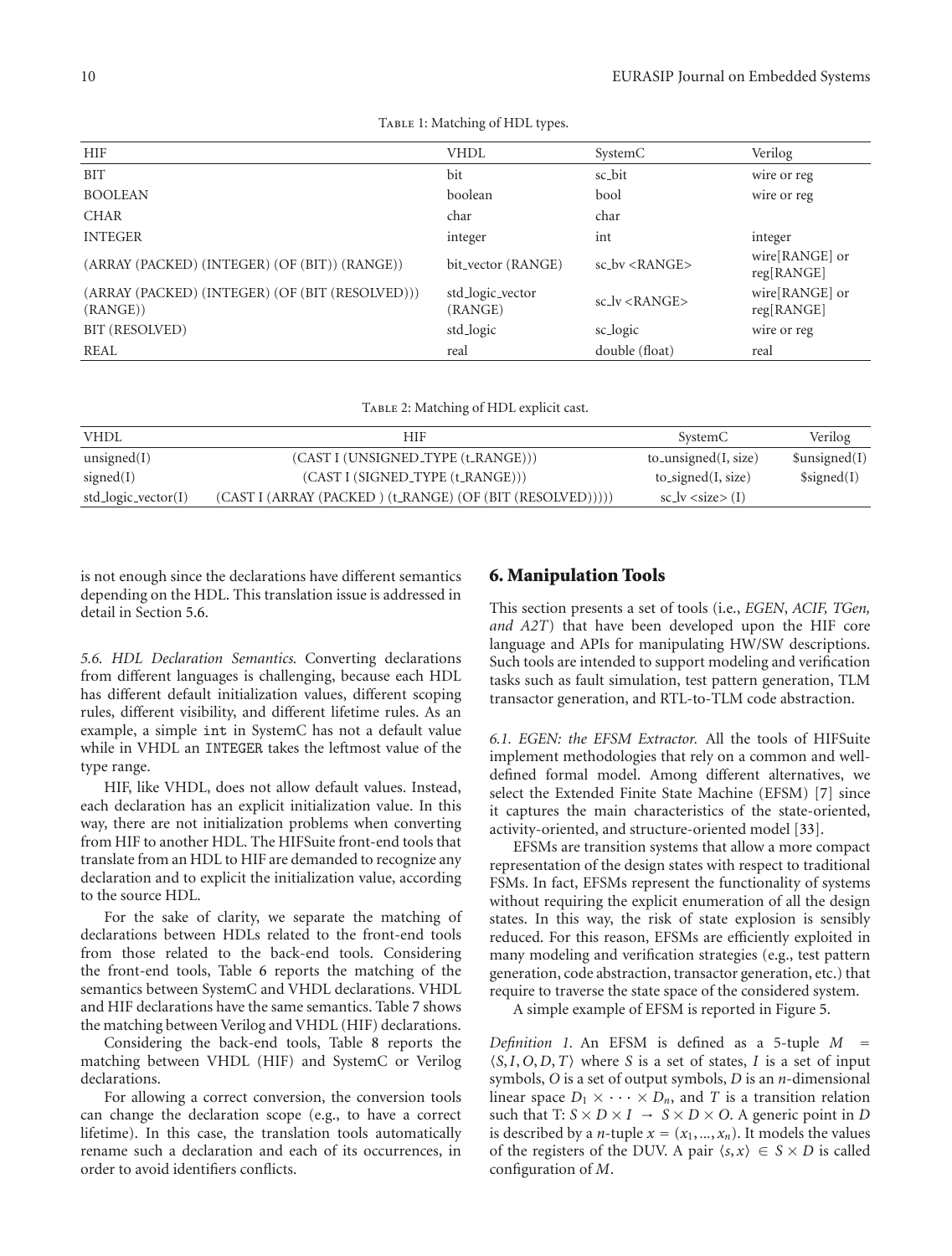| <b>VHDL</b><br>HIF |                                    | SystemC               | Verilog      |
|--------------------|------------------------------------|-----------------------|--------------|
| to_unsigned $(I)$  | (CONV I (UNSIGNED_TYPE (t_RANGE))) | to_unsigned(I, size)  | sumsigned(I) |
| to_signed $(I)$    | (CONV I (SIGNED_TYPE (t_RANGE)))   | to_signed $(I, size)$ | $\sigma\$    |

TABLE 4: Translation of HDL operators.

| <b>HIF</b>     | <b>VHDL</b> | SystemC                    |                |
|----------------|-------------|----------------------------|----------------|
|                |             | Arithmetic operators       |                |
| $^{+}$         | $^{+}$      | $^{+}$                     | $^+$           |
|                |             |                            |                |
| $\ast$         | $\ast$      | $\ast$                     | $\ast$         |
| T              | $\sqrt{2}$  | 1                          | 1              |
| <b>MOD</b>     | mod         | (9/0)                      | $\frac{0}{0}$  |
| <b>CONCAT</b>  | 8x          | (a, b)                     | ${a, b}$       |
|                |             | Bitwise operators          |                |
| &&             | and         | 8 <sup>x</sup>             | 8 <sup>x</sup> |
|                | or          |                            |                |
|                | xor         |                            |                |
| !!             | not         |                            |                |
|                |             | Logic operators            |                |
|                | or          |                            |                |
| 8 <sub>x</sub> | and         | &&                         | &&             |
| Ţ              | not         | Ţ                          | ļ              |
|                |             | Comparison operators       |                |
| $=$            | $=$         | $==$                       | $==$           |
| $/=\,$         | $/=\,$      | !=                         | !=             |
| $\leq$         | $\leq$      | $\leq$                     | $\leq$         |
| $\,<$          | $\,<$       | $\,<$                      | $\,<$          |
| $>=$           | $>=$        | $>=$                       | $>=$           |
| $\rm{>}$       | $\rm{>}$    | >                          | $\rm{>}$       |
|                |             | Arithmetic shift operators |                |
| <b>SLA</b>     | sla         | $\ll$                      | $\ll$          |
| <b>SRA</b>     | sra         | ≫                          | ⋙              |
|                |             | Logic shift operators      |                |
| <b>SLL</b>     | sll         | $\ll$                      | $\ll$          |
| <b>SRL</b>     | srl         | $>\!\!>$                   | $>\!\!>$       |

An operation on an EFSM, *M*, is defined in this way: if *M* is in a configuration  $\langle s, x \rangle$  and it receives an input  $i \in I$ , it moves to the configuration  $\langle t, y \rangle$  if and only if  $((s, x, i), (t, y, o)) \in T$  for  $o \in O$ .

The EFSM differs from the classical FSM, since each transition does not present only a label in the classical form (*i*)*/*(*o*), but it takes care of the register values too.

Transitions are labeled with an *enabling* function *e* and an *update* function *u* defined as follows.

*Definition 2.* Given an EFSM  $M = \langle S, I, O, D, T \rangle$ ,  $s \in S$ , *t* ∈ *T*, *i* ∈ *I*, *o* ∈ *O*, and the sets *X* = {*x* | ((*s*, *x*, *i*), (*t*, *y*, *o*)) ∈ *T* for  $y \in D$ } and  $Y = \{y \mid ((s, x, i), (t, y, o)) \in$ *T* for  $x \in X$ , the *enabling* and *update* functions are defined,



Figure 5: Example of EFSM.

respectively, as

$$
e(x, i) = \begin{cases} 1, & \text{if } x \in X, \\ 0, & \text{otherwise,} \end{cases}
$$
  

$$
u(x, i) = \begin{cases} (y, o), & \text{if } e(x, i) = 1, \\ & ((s, x, i), (t, y, o)) \in T, \\ \text{undefined}, & \text{otherwise.} \end{cases}
$$
 (1)

An update function  $u(x, i)$  can be applied to a configuration  $\langle s_1, x \rangle$  if there is a transaction  $t : s_1 \rightarrow s_2$ , labeled  $e/u$ , such that  $e(x, i) = 1$ . In this case we say that *t* can be *fired* by applying the input *i*.

*6.2. ACIF: The Saboteur Injector.* In the context of design verification, many activities (e.g., validating fault tolerant systems, developing fault simulators and ATPGs, measuring testbenches quality and property coverage, etc.) require the adoption of techniques to modify the behavior of a design in order to simulate the effect of a potential fault/error. In these cases, the faulty behavior is explicitly induced by the artificial modification of the design behavior by using techniques that are generally classified in three main categories.

(i) *Hardware Implemented Fault Injection*. It is performed directly at physical level of HW components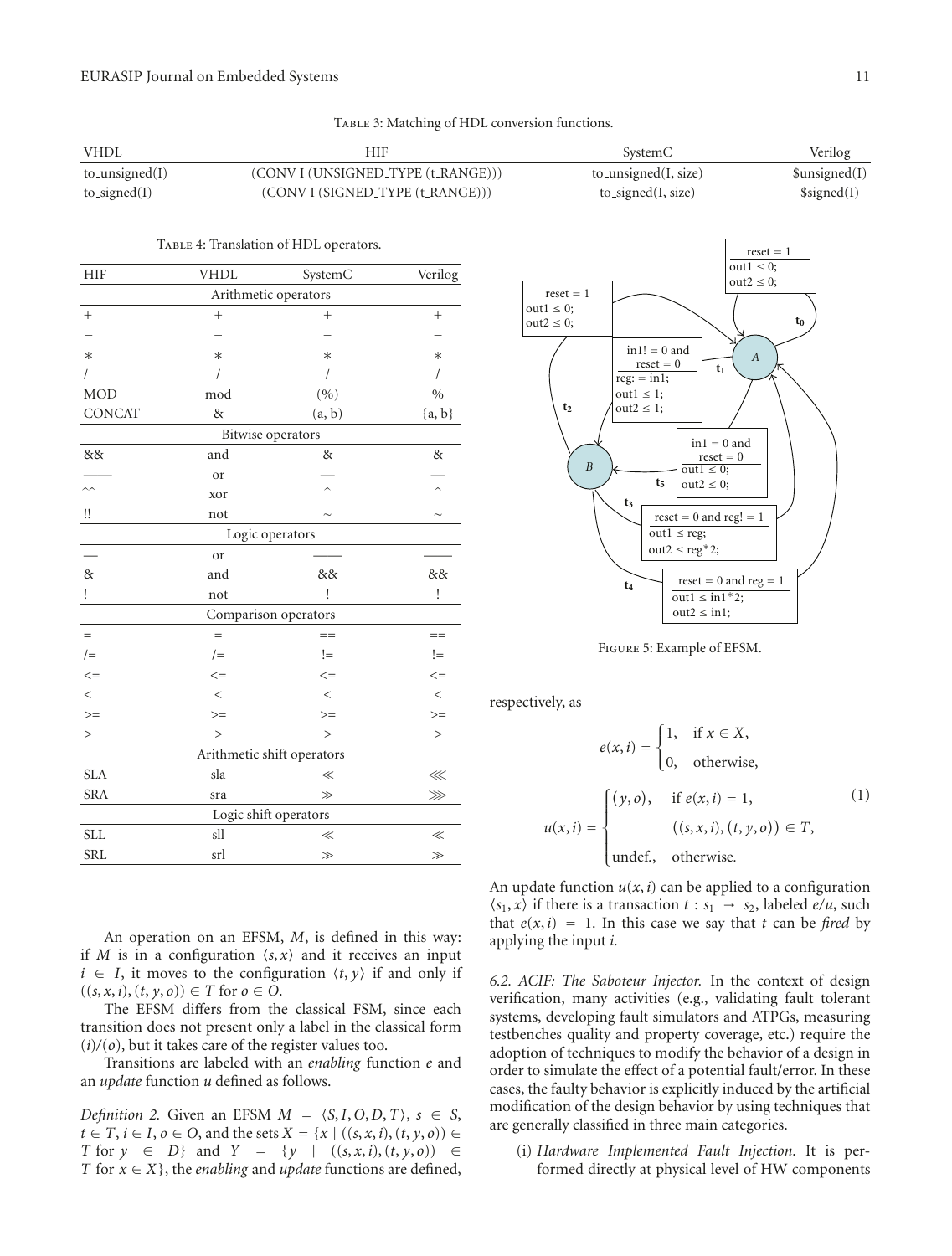| Note           | <b>HIF</b>         | VHDL                                                         | SystemC                                           | Verilog                                                        |
|----------------|--------------------|--------------------------------------------------------------|---------------------------------------------------|----------------------------------------------------------------|
|                | DESIGNUNIT         | entity, architecture                                         | <b>SC_MODULE</b>                                  | module                                                         |
|                | <b>STATETABLE</b>  | process                                                      | <b>SC_METHOD</b>                                  | always                                                         |
|                | <b>ASSIGN</b>      | $\leq$ or $=$                                                | $=$                                               | $\leq$ or $=$                                                  |
| $\overline{4}$ | <b>IFGENERATE</b>  | if (cond) generate                                           | $\#$ if (cond)<br>concurrent statement<br>#end if | generate if (cond)<br>concurrent_statement                     |
|                | <b>FORGENERATE</b> | for (cond) generate<br>concurrent statement<br>end generate; | for (cond)<br>{concurrent_statement}              | generate for (cond)<br>concurrent statement<br>end endgenerate |
| 6              | VARIABLE id type   | VARIABLE id: type;                                           | $type$ id;                                        | $type$ id;                                                     |

TABLE 5: Matching of HDL structural statements.

TABLE 6: Matching of SystemC and VHDL (HIF) declarations.

| SystemC            | VHDL (HIF)                                                          |
|--------------------|---------------------------------------------------------------------|
| <b>SC_MODULE</b>   |                                                                     |
| Static constants   | CONSTANT declared and initialized<br>inside the <i>architecture</i> |
| Input/output ports | PORT declared inside the <i>entity</i>                              |
| Variable           | SHARED VARIABLE declared inside<br>the <i>architecture</i>          |
| Static variable    | SHARED VARIABLE declared inside the<br>architecture                 |
| <b>SC METHOD</b>   |                                                                     |
| Constant           | CONSTANT declared and initialized<br>inside the <i>process</i>      |
| Static constant    | CONSTANT declared and initialized<br>inside the <i>process</i>      |
| Variable           | VARIABLE declared and initialized<br>inside the <i>process</i>      |
| Static variable    | <i>VARIABLE</i> declared inside the <i>process</i>                  |
| <b>SC_THREAD</b>   |                                                                     |
| Constant           | CONSTANT declared and initialized<br>inside the <i>process</i>      |
| Static constant    | CONSTANT declared and initialized<br>inside the <i>process</i>      |
| Variable           | <i>VARIABLE</i> declared inside the <i>process</i>                  |
| Static variable    | VARIABLE declared inside the process                                |

TABLE 7: Matching of verilog and VHDL (HIF) declarations.

| <b>VERILOG</b> | VHDL (HIF)                                                                               |
|----------------|------------------------------------------------------------------------------------------|
| Module         |                                                                                          |
| parameter      | added a <i>generic</i> declaration inside the <i>entity</i>                              |
| localparam     | constant declared inside the architecture                                                |
| input/output   | port declared into the entity                                                            |
| wire           | signal declared into the architecture                                                    |
| reg            | signal or variable (code specific analysis<br>required) declared inside the architecture |

by either modifying the environment surrounding the hardware (e.g., heavy ion radiation, electronic interference, etc.) or altering the values on the design pins [34].

- (ii) *Software Implemented Fault Injection*. The goal of these techniques is to reproduce at software level the faulty behavior deriving from software or hardware faults [35]. These faults can be induced by the modification of the memory data or the modification of the executed code.
- (iii) *Simulated Fault Injection*. The logic values of the simulated design are altered by modifying the simulator logic [36].

In this context, the HIF-based tool ACIF relates to simulated fault injection techniques. In particular, ACIF allows us to automatically inject *saboteurs* [6] in RTL/TLM descriptions according to the selected fault model. A saboteur is an artificial HDL component added to the original design whose goal consists of perturbing the properties of the target object (e.g., a variable value, the timing response of an assignment, etc.) when the corresponding fault is injected, while its presence does not affect the design behavior during the normal operation of the system.

ACIF is composed of the following modules:

- (i) *Saboteur List Generator*. It analyzes the HIF description to extract the saboteur list according to the selected fault model.
- (ii) *Saboteur Injector*. It gets the saboteur list either from the previous module or from file and produces an HIF description with injected saboteurs.
- (iii) *Saboteur Comment Injector*. It inserts comments close to the injected statements to inform about the behavior of the injected saboteurs.

The current version of ACIF injects saboteurs in accordance with the *bit coverage* fault model [37]. Thus the injected code can be directly liked to the Laerte++ functional ATPG which adopts bit coverage. However, the tool is independent from the fault model, since the bit coverage saboteurs can be replaced by functions which implement other kinds of perturbations.

The general structure of saboteurs injected by ACIF is shown in Algorithm 2. Each saboteur is a function whose parameters are the following.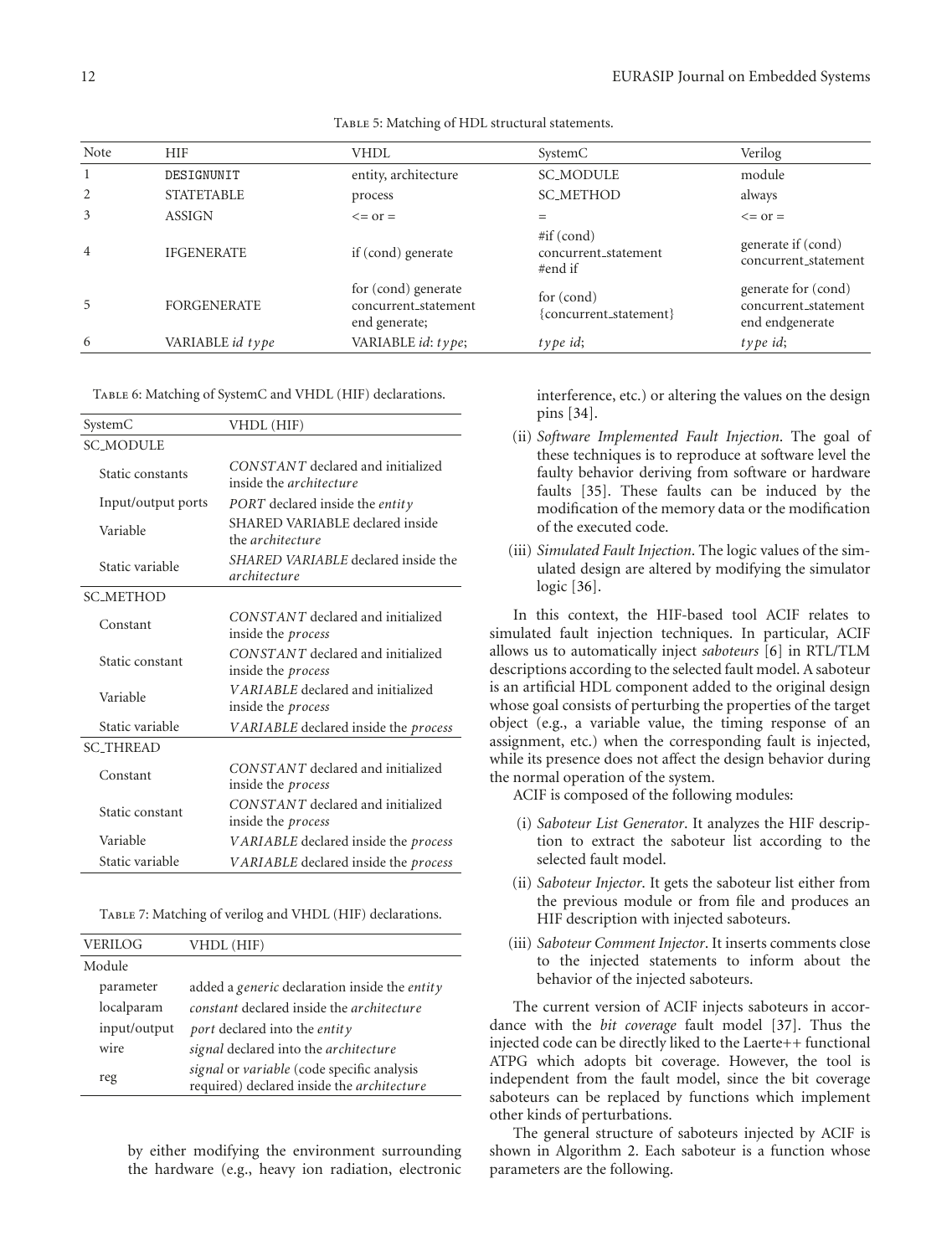| VHDL (HIF)      | SystemC                                                                     | Verilog                                                            |
|-----------------|-----------------------------------------------------------------------------|--------------------------------------------------------------------|
| Entity          |                                                                             |                                                                    |
| Port            | sc in/out declared into SC MODULE                                           | <i>input/output</i> declared at the beginning of the <i>module</i> |
| Shared variable | variable declared inside the module and initialized<br>into the constructor | reg declared at the beginning of the module                        |
| Constant        | const declared inside the class                                             | parameter declared at the beginning of the module                  |
| Signal          | sc_signal declared inside the SC_MODULE                                     | wire declared at the beginning of the module                       |
| Architecture    |                                                                             |                                                                    |
| Constant        | Static constant declared and initialized inside the<br><b>SC_MODULE</b>     | <i>parameter</i> declared and assigned inside the <i>module</i>    |
| Shared variable | class variable declared inside the SC_MODULE                                | <i>reg</i> declared at the beginning of the <i>module</i>          |
| Signal          | sc_signal declared inside the SC_MODULE                                     | wire declared at the beginning of the <i>module</i>                |
| Process         |                                                                             |                                                                    |
| Variable        | Variable declared inside the SC_MODULE                                      | reg declared before the process which uses it                      |
| Constant        | constant declared inside the <i>process</i>                                 | constant declared inside the <i>module</i>                         |

Table 8: Matching of VHDL (HIF) and SystemC or Verilog declarations.

```
inject fault (type object; int fault port; int start range; int end range)
{
  if (fault port >= start && fault port <= end)
    return the faculity behaviour of object according to fault number ''fault port''
  else
   return object
}
```
#### ALGORITHM 2: General structure of a saboteur.

- (i) First is the object targeted by faults, that is, a variable, the condition of a conditional statement, and so forth. Each object can be affected by one or more faults, for example, the bit constant "0" can be affected only by a single fault (i.e., a stuck-at 1), but a 32-bit vector variable can be affected by many faults (e.g., a stuck-at 0 and a stuck-at 1 for each bit).
- (ii) Second is a fault port to drive fault activation/deactivation during fault simulation. Each fault is identified by a numeric code. The fault port must be fixed at value *i* for activating fault number *i*.
- (iii) Third is a range to control fault activation/deactivation. If the value of the fault port is included in the range, the corresponding fault will be activated during fault simulation; otherwise the target object will behave as free of faults. ACIF assumes that only one fault is active per simulation cycle during fault simulation.

ACIF navigates the HIF description and it substitutes each variable/signal, condition, and return value of every functions with a corresponding saboteur as shown in Algorithm 3. The HIFSuite back-end tools preserve saboteur injection when the modified HIF code is converted to VHDL, Verilog or SystemC code.

*6.3. TGEN: The Automatic Transactor Generator.* EDA companies and academic researchers have proposed modeling and verification methodologies based on transactors [3, 4, 38]. Despite technical differences, all of them exploit the concept of a *transactor* to allow the mixed TLM-RTL coverification based on simulation.

Nevertheless, their implementation is still manual, tedious and error-prone. In this context, *TGEN* is an HIFbased tool that automatically generates transactors exploiting the EFSM model presented in Section 6.1, thus aiming to reach their correct-by-construction implementation.

TGEN implements the methodology proposed in [39], which is depicted in Figure 6. We assume that an RTL testbench is available together with the RTL IP. The RTL testbench actually sends testvectors to and receives results from the IP core by performing an ordered sequence of *write* and *read* operations in compliance with the IP communication protocol. We call *RTL driver* that sequence of write and read operations on the PIs and POs of the IP interface. The proposed methodology exploits the RTL driver information to implement the RTL side of transactors while the TLM side is settled by exploiting any standard TLM API (e.g., the OSCI TLM 2.0 [30]).

The generation algorithm is composed of the following five steps.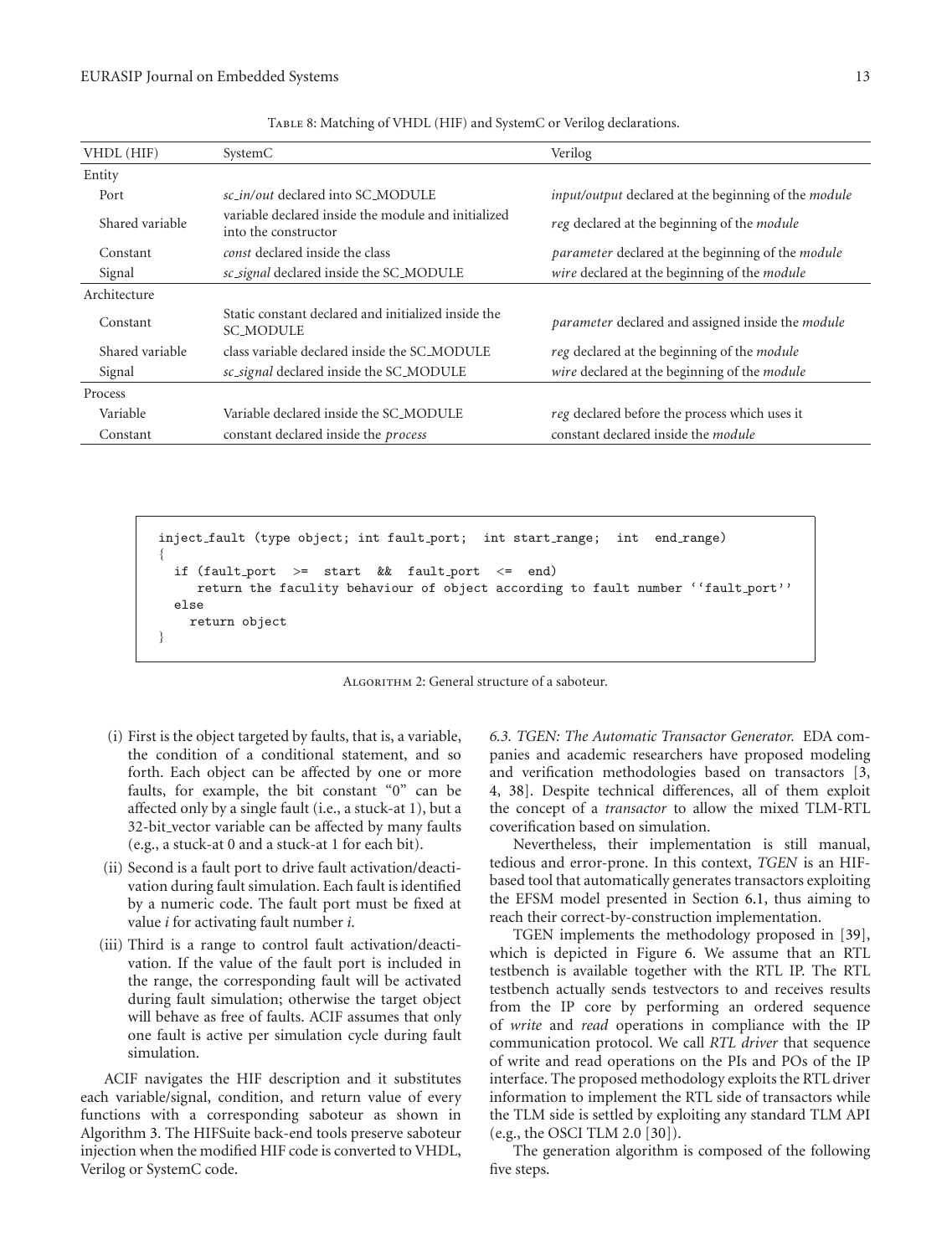*An assignment statement before saboteur injection*  $a = b + c$ ; *The same assignment after saboteur injection* a = inject fault ( *// fault injection for the return value of* + inject fault(b, fault port, 0, 31) + // fault injection for inject fault(c, fault port, 32, 63), // fault injection for c inject fault(c, fault port, 32, 63), 64, 95 );

Algorithm 3: An assignment statement before and after saboteur injection by ACIF.



Figure 6: Testbench-centric methodology.

*6.3.1. Preliminary Step (Step 1).* A preprocessing stage is required to provide those information which cannot be automatically determined, and it represents the only necessary manual task. Once the preliminary information is settled, a fully functional transactor is generated without needing any additional manual modification. Two types of information are needed:

- (i) *EFSM Borders.* EFSMs of the RTL drivers representing *WRITE* and *READ* operations are identified in the testbench by tagging the initial and final states visited during an access for sending data to or receiving data from the RTL IP. This provides the necessary support to extract information of the RTL protocol encapsulated in the testbench.
- (ii) *Mapping between TLM Values and RTL Ports.* A set of "relevant" I/O objects is settled for representing data shared between the TLM and RTL sides. Any object of this set corresponds to a PI or a PO that is present in both the TLM interface (i.e., as function call parameter) and the RTL interface (i.e., as input or output port). For example, data ports (i.e., input ports, result ports) of the RTL IP core can be considered relevant rather than control ports specific to the RTL protocol (i.e., ports for enabling flags, ports for acknowledgment, etc.). This provides the support to generate the *data-exchange structures*

which ensure a proper communication between the TLM and RTL sides.

*6.3.2. Data-Exchange Structure Generation (Step 2).* Data structures providing support for exchanging data between TLM and RTL side are generated by exploiting the mapping functions defined in the preliminary step. It is composed of the following parts:

- (i) a *request extension* record whose field names correspond to the names of RTL ports involved in sending data operations.
- (ii) a *response extension* record whose field names correspond to the names of RTL ports involved in receiving data operations.

Figure 7 shows an example in which three shared I/O objects compose the TLM-RTL mapping table. Variables address, data and result of the TLM request are, respectively, mapped into RTL ports ADDR, IN DATA and OUT DATA. The *Request extension* record with fields ADDR and DATA, and the *Response extension* records with fields ADDR and RES are thus generated.

It is important to note that these data structures compose the actual border layer between TLM and RTL. Thus, even if this step adds a degree of redundancy concerning the exchanged data, it ensures modularity in the generation process of transactors. In fact, different TLM interfaces can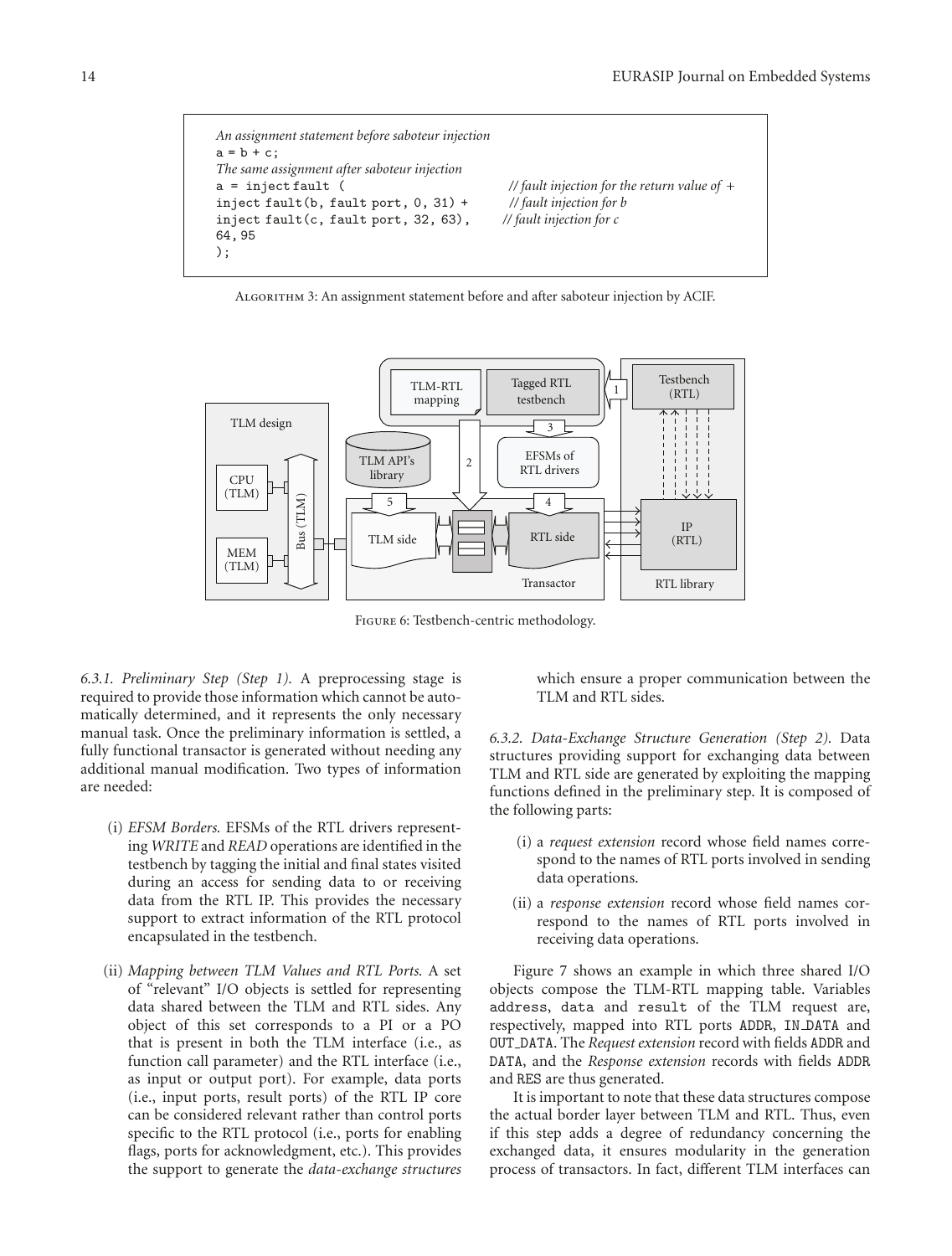| Mapping table |                           |   | Request extension  |
|---------------|---------------------------|---|--------------------|
| TLM variable  | RTL port                  | a | <b>ADDR</b>        |
|               |                           |   | <b>DATA</b>        |
| int address   | std_lv < $32 > ADDR$      |   | Response extension |
| int data      | std_lv < $16 > IN$ _DATA  | b | <b>ADDR</b>        |
| int result    | std_lv < $16 > OUT$ _DATA |   | <b>RES</b>         |

Figure 7: Generation examples of request extension (a) and response extension (b).

be chosen for composing the TLM side of the transactors, as explained in Section 6.3.4.

*6.3.3. RTL Side Generation (Steps 3 and 4).* The RTL side is composed of the following parts, that are automatically generated from the tagged RTL testbench:

- (i) the set of input and output ports composing the *RTL interface*: they correspond to the testbench ports that are directly linked to the RTL IP core.
- (ii) the EFSMs implementing *write* and *read* operations through the RTL interface: they correspond to the EFSM subgraphs included into the EFSMs of the testbench, which perform the corresponding write and read operations.

The automatically extracted EFSMs are elaborated to support communication with the TLM side, by exploiting the data-exchange structures generated at the previous step. Thus, request values are received by the TLM side of the transactor and they are available to the RTL side through the *request extension* record. Similarly, the values of RTL ports are available to the TLM side through the *response extension* record.

In this context, only transaction-specific values (e.g., address, data, result, etc.) are considered in the dataexchanged structures, as they represent the only information which flows between the TLM and RTL sides through the communication layer.

On the other hand, protocol details specific to the RTL interface (i.e., handshaking sequences, pipelining, burst cycles, etc.) are extracted from the RTL testbench and preserved in the RTL side. Thus, from the TLM point of view, data exchanging is performed disregarding these details, since they are inherited from the testbench and transparently handled by the transactor.

*6.3.4. TLM Side Generation (Step 5).* TGEN generates three different communication protocols (i.e., Untimed, Looselytimed, and Approximately-timed) as TLM side of the transactors. Each communication protocol complies with the coding styles proposed by OSCI for the IEEE standard [30].

*6.4. A2T: The RTL-to-TLM Abstractor.* Reuse of previously developed IP cores is a key strategy which guarantees considerable saving of time in TLM. In fact, modeling a complex system completely at transaction level could

be inconvenient when IP cores are already available on the market, usually modeled at RTL. Thus, the concept of transactor has been proposed to allow simulation and verification of TLM-RTL mixed designs. Even if transactors allow designers to efficiently reuse RTL IP cores into TLM systems, mixed TLM-RTL designs cannot completely benefit from the effectiveness provided by TLM. In particular, the main problems of reusing an IP model via transactor are two: firstly, correctness of the reused IP relies on correctness of the transactor implementation. Nevertheless, the reused RTL IP core slows down the simulation speed of the whole mixed design. Thus, the RTL IP core should be abstracted at the same transaction level of the other modules composing the design, to preserve the simulation speed typical of TLM. On the other hand, RTL-to-TLM manual abstraction is an errorprone and tedious activity that may discourage the reuse of RTL IP cores. In particular, beside the time consuming activity of manual abstraction, the main difficulty in the abstraction task consists in verifying that the obtained TLM implementation is equivalent to the golden model RTL IP.

In this context, *A2T* is a tool built on the top of HIF-Suite, which automatically abstracts RTL IPs towards TLM descriptions. *A2T* implements the methodology presented in [28, 29], which relies on the following main idea.

- (i) A *computational phase* is a particular sequence of EFSM states composing the IP model that must be consistently traversed to get the input data (input subphase), elaborate them (elaboration subphase), and finally provide the related output result (output subphase).
- (ii) During the input subphase, input data and control lines are read, without performing any further elaboration. Then, data is manipulated in the elaboration subphase without reading new values from inputs neither writing on outputs. Finally, in the output subphase, the computation result is not modified anymore, while control and data output lines are written according to the communication protocol selected for the interaction between the IP module and the environment where it is embedded. Input, elaboration and output subphases on an EFSM can be automatically identified.
- (iii) Each computational phase is composed of three different sets of adjacent states, that can be recognized by parsing the EFSM transitions.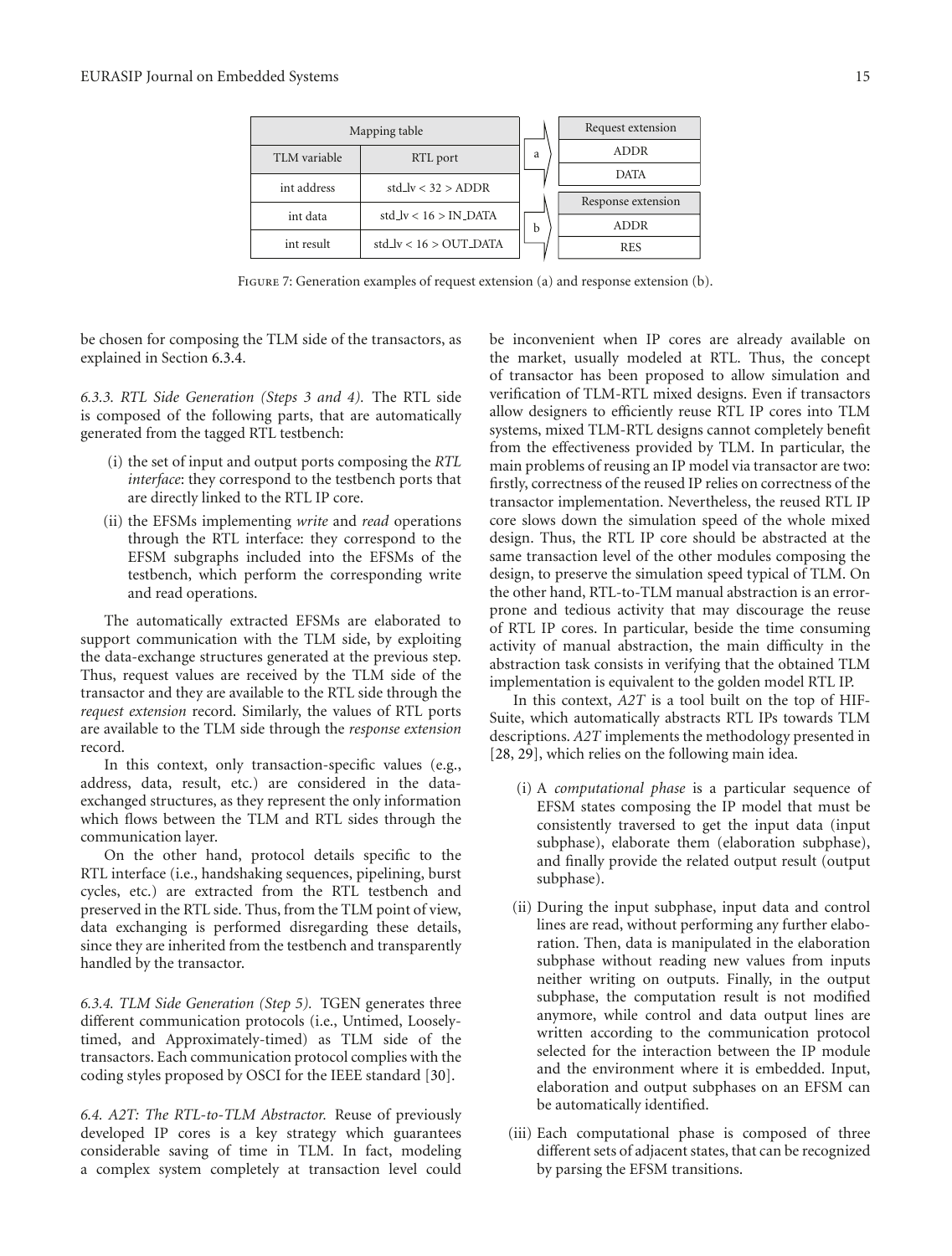| Design      | PIs | PO <sub>s</sub> | FFs | Gates | Trns. | GT (sec.) | BC   |
|-------------|-----|-----------------|-----|-------|-------|-----------|------|
| ex1         | 66  | 32              | 130 | 10754 |       | 0.1       | 907  |
| b00         | 66  | 64              | 99  | 1692  |       | 0.1       | 1182 |
| b04         | 13  | 8               | 66  | 650   | 20    | 0.3       | 408  |
| b10         | 13  | 6               | 17  | 264   | 35    | 0.3       | 216  |
| bl1m        | 9   | 6               | 31  | 715   | 20    | 0.2       | 725  |
| b00z        | 66  | 64              | 99  | 11874 | 9     | 0.2       | 1439 |
| $_{\rm fr}$ | 34  | 32              | 100 | 1475  | 10    | 0.2       | 1041 |
| dlx         | 29  | 31              | 25  | 232   | 28    | 0.3       | 1167 |
| diffeq      | 161 | 96              | 289 | 33510 | 4     | 0.9       | 3017 |
| am2910      | 23  | 16              | 145 | 1598  | 543   | 3.1       | 5236 |
| prawn       | 11  | 23              | 84  | 1996  | 191   | 1.5       | 3716 |

Table 9: *ACIF* results.

Table 10: *TGEN* results.

| Design              | Testbench | RTL ports | Relevant I/O   |         | READ RTL driver |         | WRITE RTL driver | RTL side | TLM side | Transactor |
|---------------------|-----------|-----------|----------------|---------|-----------------|---------|------------------|----------|----------|------------|
|                     | (loc)     | (#`       | objects $($ #) | #states | #trans          | #states | #trans           | (loc)    | (loc)    | (loc)      |
| AMBA AHB            | 79        |           |                |         |                 |         |                  | 110      | 26       | 237        |
| STBus <sub>t2</sub> | 89        |           |                |         |                 |         |                  | 56       | 26       | 187        |
| <b>FFT</b>          | 244       | 10        |                |         |                 |         |                  | 75       | 26       | 208        |
| <b>FIR</b>          | 280       | 8         |                |         |                 |         |                  | 24       | 26       | 139        |

*A2T* generates a correct-by-construction transactionbased TLM description from the cycle-accurate RTL design, by collapsing the RTL computational as described in the following.

Considering the EFSM model presented in Section 6.1, and given the cycle accurate (CA) RTL model

$$
M_{\text{CA}} = \langle S_{\text{CA}}, I_{\text{CA}}, O_{\text{CA}}, D_{\text{CA}}, T_{\text{CA}} \rangle, \tag{2}
$$

we define the abstracted TB model

$$
M_{\text{TB}} = \langle S_{\text{TB}}, I_{\text{TB}}, O_{\text{TB}}, D_{\text{TB}}, T_{\text{TB}} \rangle, \tag{3}
$$

where  $I_{\text{TB}} = I_{\text{CA}}$ ,  $O_{\text{TB}} = O_{\text{CA}}$ , while  $S_{\text{TB}}$ ,  $D_{\text{TB}}$ , and  $T_{\text{TB}}$  are defined by the following rules.

*6.4.1. Input and Output Rules.* For each input state  $I \in S_{CA}^I$ of the CA model  $M<sub>CA</sub>$ , one state G is generated for the TB model  $M_{\text{TB}}$  (see Figure 8(a)). The guard on the clock event and the enabling function  $e f_0$  of the CA model are mapped into the guard on the function call (i.e., the TLM primitive called by the initiator) and on the same enabling function  $ef_0$  of the TB model, respectively. The update function  $uf_0$ of the CA model which performs read operations on input ports is mapped into  $uf_0'$  which is the sequence of statements for getting data from the data structure passed as function parameter. This corresponds to translate reading operations on the PIs in the RTL context at the clock event to read data on the passed parameters at the time the TLM primitive is called in TLM.

CA output states are abstracted similarly to CA input states. Thus, for each output state  $O \in S_{CA}^O$  of the CA model  $M<sub>CA</sub>$ , one state *P* is generated for the TB model  $M<sub>TB</sub>$  (see Figure  $8(b)$ ). The CA update function  $uf_0$  which corresponds

to write data on output ports is mapped into a sequence of statements  $(u f_0')$  that write the result data on the data structure passed as parameter and return to the caller.

6.4.2. *Elaboration Rule.* Each sequence of states( $s_1, \ldots, s_n$ ) belonging to the same elaboration subphase (i.e., so that  $s_i \in S_{CA}^E$ ,  $i = 1,...,n$  of the CA model  $M_{CA}$  is substituted by a single elaboration state  $E$  on the TB model  $M_{TB}$ . The state *E* and the corresponding in-coming and out-going transitions are generated by recursively collapsing the CA states in accordance with the following rules (depicted in Figure 9).

- (i) If a state *A* in the CA model has a single outgoing transition to a state *B* (i.e.,  $A \rightarrow B$ ) whose enabling function is always true, then *A* and *B* are collapsed into a single state *A* , whose incoming transition has *e f*<sub>0</sub> as enabling function and the sequence of instructions included in  $uf_0$  and  $uf_1$  as update function (Figure  $9(a)$ ). Further transitions incoming in *B* become incoming transition of *A* .
- (ii) If a state *A* in the CA model has an outgoing transition towards a state *B* and a transition incoming into the same state *A*, then *A* and *B* are still collapsed into a single state *A* . However, in this case, the transition incoming into *A* has a more complex form. The enabling function is  $ef_0$  while the update function sequentializes  $uf_0$ ,  $uf_2$ , and  $uf_1$  provided that  $uf_2$  is iteratively executed while  $ef_1$  is false. In this way, the looping transition  $A \rightarrow A$  in the CA model is implicitly represented by a while loop, as showed in Figure 9(b). Further incoming transitions to *B* become incoming transition to *A* .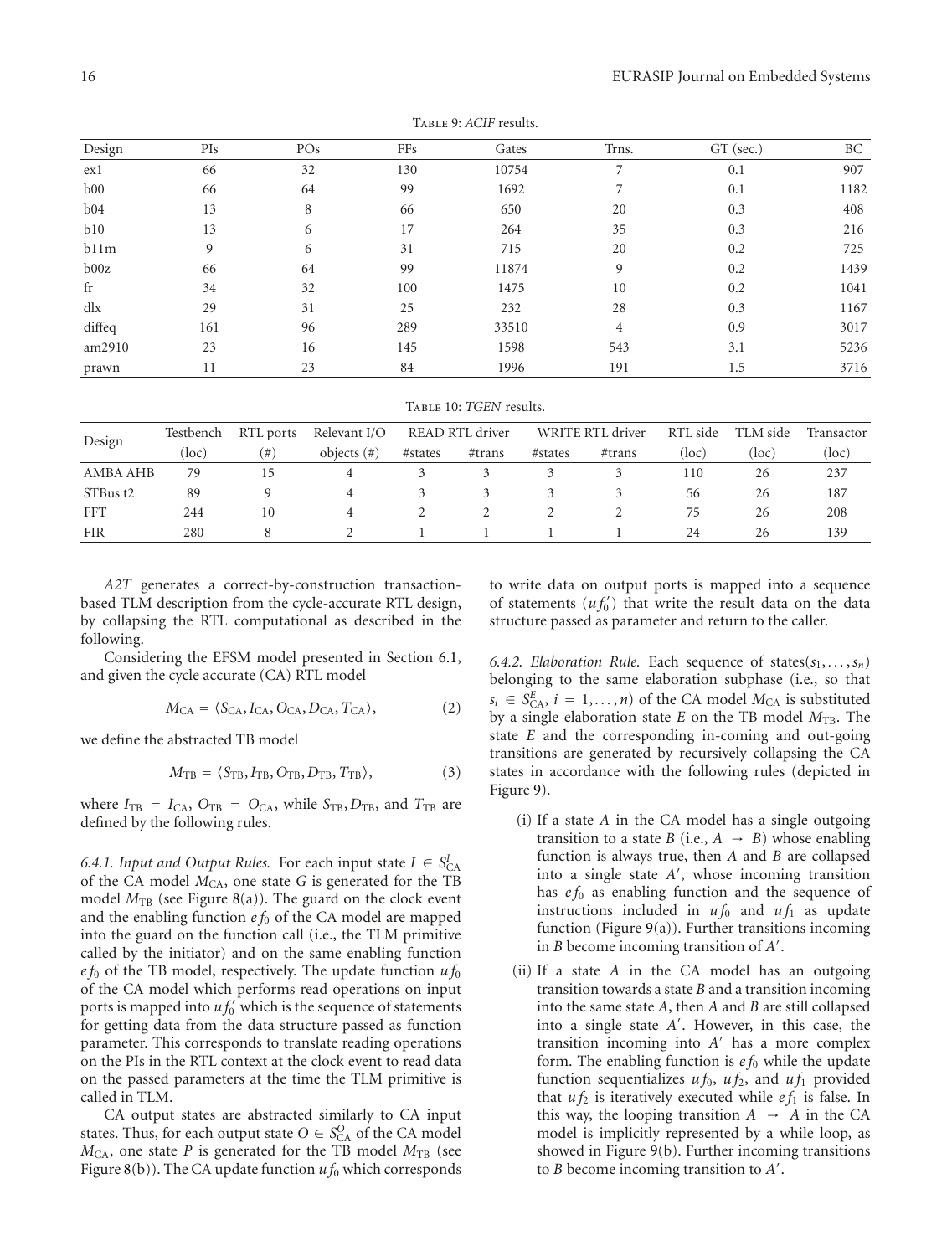| TABLE 11: A2T results. |            |        |         |         |        |        |         |                |            |        |      |         |                 |
|------------------------|------------|--------|---------|---------|--------|--------|---------|----------------|------------|--------|------|---------|-----------------|
| Design                 | <b>RTL</b> |        |         | A2T TLM |        |        |         |                | Manual TLM |        |      |         |                 |
|                        | #States    | #Trans | $\#loc$ | #States | #Trans | #P-G   | $\#loc$ | Abstr. $t.(s)$ | #States    | #Trans | #P-G | # $loc$ | Impl. $t.(d/m)$ |
| <b>ROOT</b>            | 6          | 7      | 192     | 3       | 5      |        | 309     | 3.55           |            |        |      | 271     | $\simeq$ 2      |
| DIV                    | 15         | 21     | 425     | 3       | 5      |        | 541     | 3.72           |            |        |      | 293     | $\simeq$ 2      |
| <b>DIST</b>            |            | 8      | 325     | 3       | 5.     |        | 462     | 3.60           |            |        |      | 350     | $\simeq$ 3      |
| ECC                    | 6          | 8      | 320     | 3       | 5      |        | 350     | 3.61           |            |        |      | 338     | $\simeq$ 3      |
| <b>ADPCM</b>           | 8          | 15     | 309     | 6       | 12     | 10,001 | 338     | 3.65           | 6          | 10     |      | 279     | $\simeq$ 3      |
| <b>CRC</b>             | 24         | 36     | 848     | 8       | 12     | 129    | 982     | 3.80           | 8          | 10     |      | 622     | $\simeq$ 4      |
| <b>B01</b>             | 8          | 17     | 195     | 3       | 5      |        | 198     | 3.51           | 8          | 12     |      | 147     | $\simeq$ 1      |
| <b>B10</b>             |            | 14     | 245     | 3       | 5      |        | 238     | 3.55           | 10         | 11     |      | 195     | $\simeq$ 2      |



FIGURE 8: Abstraction of I/O states.



FIGURE 9: Basic steps for abstracting the elaboration subphases.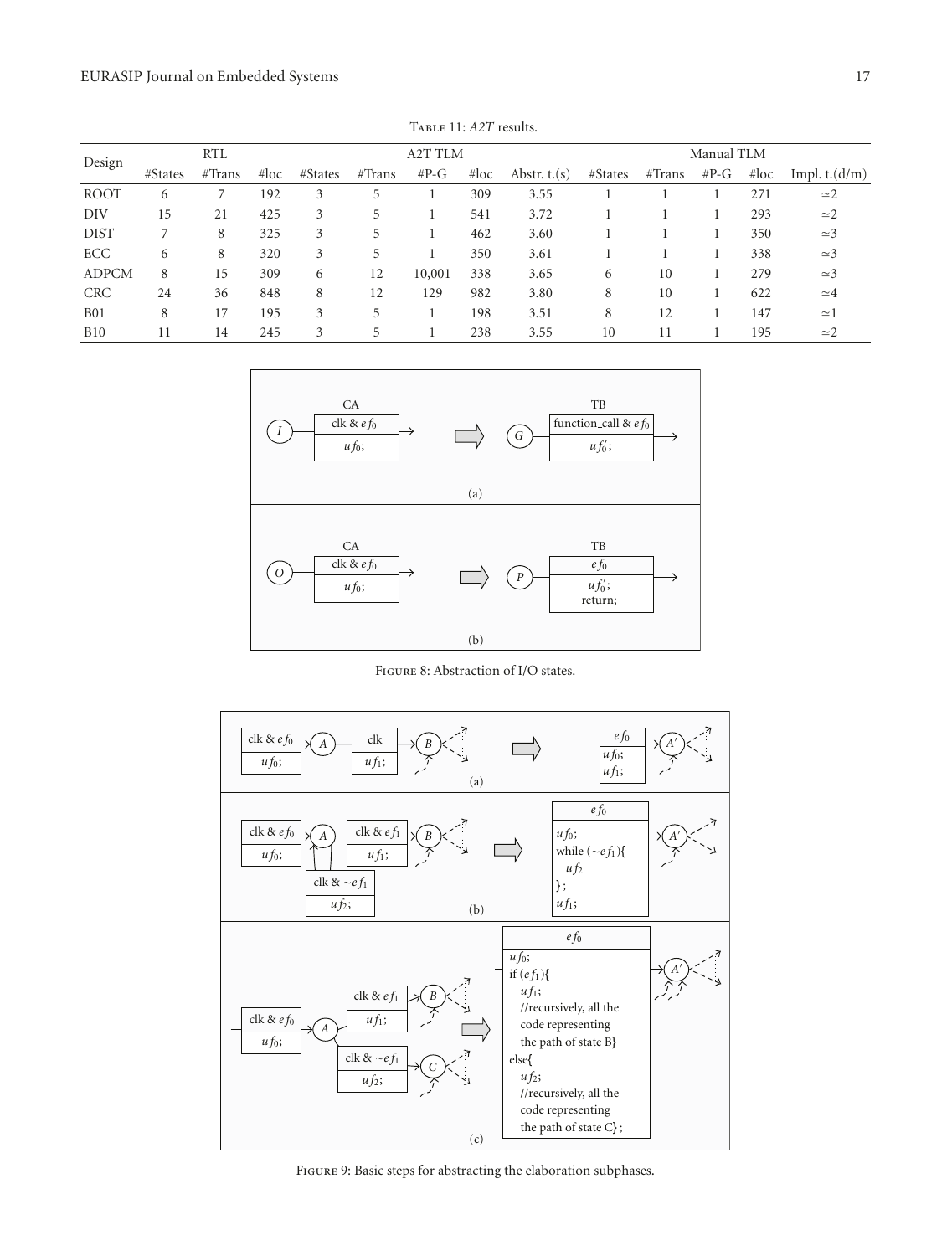(iii) If a state *A* in the CA model has two outgoing transitions towards states *B* and *C*, then *A*, *B*, and *C* are collapsed in a single state *A'* in the TB model. The enabling function of the transition incoming into  $A'$  is  $ef_0$  while the update function is composed of *u f*<sup>0</sup> followed by an *if-then-else* statement. The guard of such a statement is *e f*<sup>1</sup> while the *then* and *else* branches are obtained by recursively composing, respectively,  $uf_1$  with the code that can be executed outgoing from *B*, and *u f*<sup>2</sup> with the code that can be executed outgoing from *C*, as shown in Figure 9(c). Further incoming transitions to *B* and *C* become incoming transitions to *A* .

## **7. Experimental Results**

Experimental results have been conducted by applying the HIFSuite conversion and manipulation tools to several RTL IP designs, such as the following

- (i) *Root*, *Div,* and *Dist*: three VHDL IPs of an STMicroelectronics SoC implementing a face recognition system [40],
- (ii) *ADPCM*: a VHDL model of the adaptive differential pulse code modulation module of a voice over IP system provided by STMicroelectronics,
- (iii) the VHDL implementation of the AMBA AHB Bus and STBus type 2, which have been provided by STMicroelectronics,
- (iv) *Bxx*: the VHDL benchmarks of the ITC-99 suite [41], and the corresponding Verilog implementation from VIS (Verification Interacting with Synthesis) package [42],
- (v) *ECC, CRC, DSPI*: three IPs of the Vertigo platform provided by STMicroelectronics,
- (vi) *am2910*: a VHDL and a Verilog model of the highperformance 8-bit slice microprogram sequencer,
- (vii) the SystemC implementation of the Fast Fourier Transform (FFT) and the FIR filter provided with the example set of SystemC 2.2. [43].

Each benchmark has been converted by HIFSuite from the original HDL implementation to the other HDLs, and the result correctness has been proved in two different ways. We used Formality by Synopsys [44] to formally check the equivalence between VHDL versus Verilog, VHDL versus VHDL, and Verilog versus Verilog designs. We used an ATPG [45] combined with ModelSim by Mentor Graphics [46] to dynamically check the equivalence between SystemC versus VHDL and SystemC versus Verilog designs.

Then, the EFSM representation of each benchmark has been extracted by using *EGEN*, in order to apply all the manipulation tools presented in Section 6.

Tables 9, 10, and 11 report the experimental results obtained by applying *ACIF*, *TGEN*, and *A2T*, respectively, to a proper set of the benchmarks presented above. Each set

of benchmarks has been selected for representing different design characteristics, which allowed us to analyze and confirm the effectiveness of the HIFSuite tools.

Table 9 is related to *ACIF*. The columns report the number of primary inputs (*PIs*), primary outputs (*POs*), flipflops (*FFs*) and gates (*Gates*) of each RTL IP. Column *Trns.* shows the number of transitions of the EFSM modeling the IP and *GT (sec.)* the time required to automatically generate the EFSM. Then, Column *BC* reports the number of bit coverage faults injected into the designs to check the fault coverage (see Section 6.2).

Table 10 shows the experimental results related to *TGEN*. Column *Testbench* shows the number of lines of code of the testbenches which have been analyzed by the TGEN parser for extracting the RTL drivers (see Section 6.3). Column *RTL ports* reports the number of I/O ports of the RTL design interface. The number of relevant objects manually settled for representing data shared between the TLM and RTL sides is reported in Column *Relevant I/O objects*. Columns *READ RTL driver* and *WRITE RTL driver* show the number of states and transitions of the EFSMs extracted from the RTL testbench, which model the read and write operations towards the design. Columns *RTL side* and *TLM side* report, respectively, the number of code lines of the RTL and TLM sides of the transactors. Finally, column *Transactor* shows the total number of code lines of the transactor implementations. For each design, few minutes of manual work have been spent for the preliminary step. Then, the automatic transactor generation has been instantaneously accomplished by the TGEN tool. On the other hand, 3 days/man have been spent for manually implementing the four transactors. Correctness of the obtained results has been proven by using testbenches provided by STMIcroelectronics.

Table 11 shows the experimental results related to *A2T*. The number of states and transitions of the EFSMs is shown in Columns *#States* and *#Trans.*, respectively. Then, the EFSMs have been automatically abstracted in order to generate the equivalent TLM implementations (column *A2T TLM*), according to the methodology presented in Section 6.4. For the generated TLM model, the characteristics of the functionality side that are number of states and transitions of the EFSMs are shown, respectively, in Columns *#States* and *#Trans.*. Column *#P-G* reports the number of TLM primitive calls (i.e., couples of writing and reading b\_transport()/nb\_transport()) executed by the initiator to get the final computation result of each abstracted module. Column *#loc* reports the lines of code generated by choosing the blocking untimed communication protocol [30]. Time spent by *A2T* for the automatic generation of each TLM implementations is reported in column *Abstr. t. (s)*.

Finally, a manual TLM description of each module has been implemented (column *Manual TLM*). In this case, the SystemC descriptions have been optimized by exploiting higher-level data types and C++ libraries, in addition to clock and driver abstractions. Their characteristics are reported in terms of number of states, transitions, writing/reading primitive couples (P/G) and lines of code. Column *Impl. t. (d/m)* shows the time spent for generating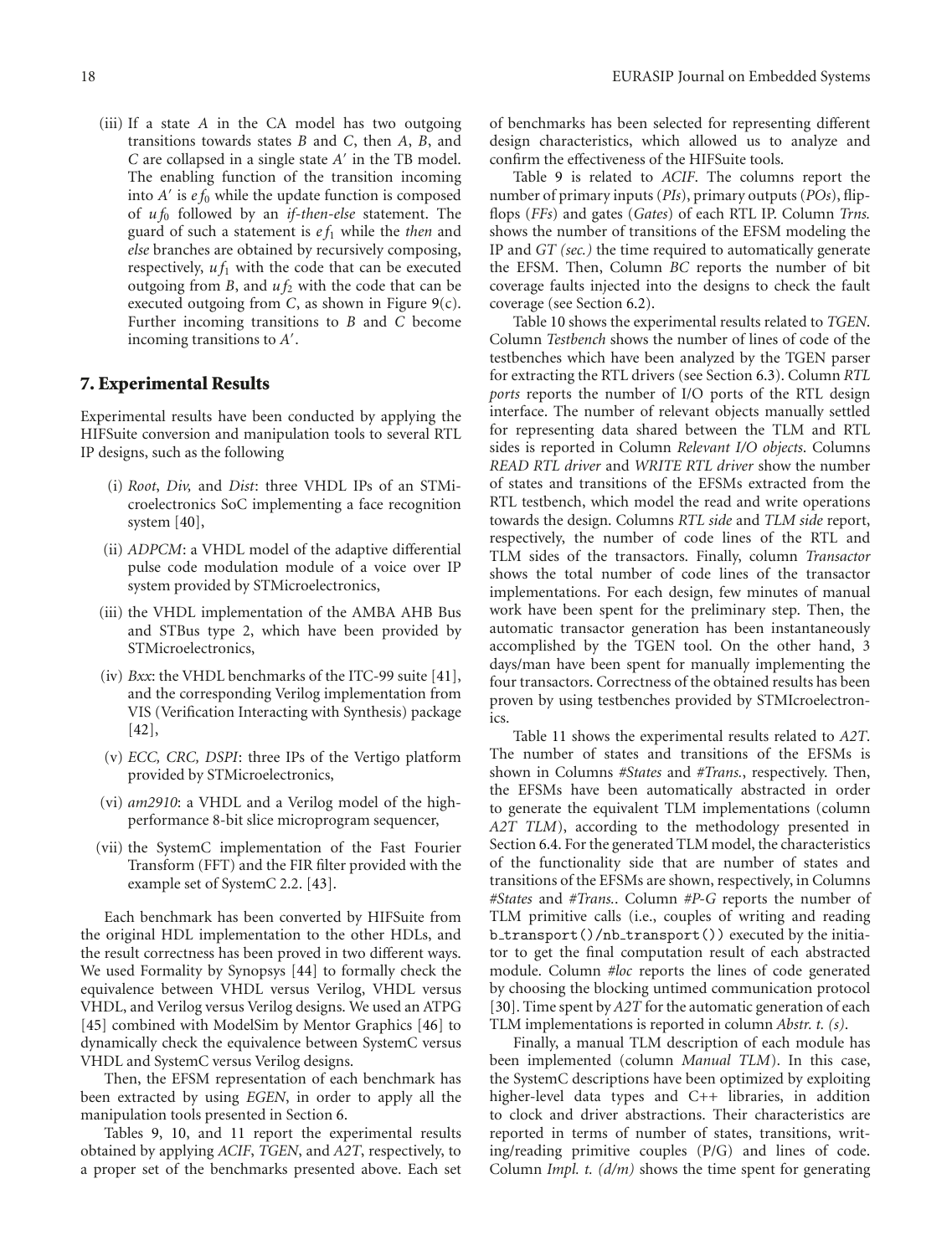

Figure 10: Simulation time.

the TLM description by hand of every module, expressed in days/man.

Figure 10 compares the simulation time measured for each considered design. Testbenches have been implemented at TLM and they have been applied to the RTL descriptions by means of transactors. Thus, RTL simulation time refers to the reuse of RTL IPs via transactor. Then, the simulation time is reported for two different TLM protocols, that are, nonblocking (*TLM U-Nb*) and blocking (*TLM B-B*) for both the automatically and manually abstracted TLM descriptions. The results show that, comparing the simulation time between the manually and the automatically abstracted implementations, there is a very small difference for all designs. Nevertheless, such a difference is balanced by the fact that automatic abstraction is correct by construction, less tedious, and faster than manual abstraction.

#### **8. Concluding Remarks**

In this paper, we presented an overview of *HIFSuite*, a set of conversion and manipulation tools that rely on the HIF language. HIFSuite provides designers and verification engineers with the following features.

- (i) *Conversion from HDLs to HIF and vice versa.* Current front-end and back-end tools support a great number of RTL VHDL, Verilog, and SystemC constructs, and the core part of TLM SystemC. The extension for supporting further constructs is under development, and will be available soon. The HIF descriptions generated by the front-end tools are structured like syntax trees; thus it is easy to write algorithms that manipulate the nodes of the tree.
- (ii) *Merging of mixed HDL Descriptions.* Systems described partially in VHDL or Verilog or SystemC can be converted into the HIF representation and then merged to obtain a final model implemented into an unique HDL.
- (iii) *Extendibility.* The HIF library engine is structured to be easily extended. A special HIF object, called

ProperyObject, is provided to describe nonstandard or new features of other HIF objects.

(iv) *HIF Code Manipulation*. A set of HIF-based manipulation tools are already available and they have been described in the previous sections. Such tools can be used into modeling or verification workflows that adopt different HDL languages. New tools can be easily implemented by means of a powerful APIs library, as they are implemented in C++.

#### **Acknowledgment**

This work has been partially supported by European Project COMPLEX FP7-ICT-2009-4-47999.

## **References**

- [1] M. Bombana and F. Bruschi, "SystemC-VHDL co-simulation and synthesis in the HW domain," in *Proceedings of the ACM and IEEE The Design, Automation, and Test in Europe (DATE '03)*, pp. 106–111, 2003.
- [2] C. Cote and Z. Zilic, "Automated systemC to VHDL translation in hardware/software codesign," in *Proceedings of the IEEE International Conference on Electronics, Circuits, and Systems (ICECS '02)*, pp. 717–720, 2002.
- [3] D. Brahme, S. Cox, J. Gallo et al., "The transaction-based verification methodology," Tech. Rep. CDNL-TR-2000-0825, Cadence Berkeley Labs, 2000.
- [4] R. Jindal and K. Jain, "Verification of transaction-level systemC models using RTL testbenches," in *Proceedings of the ACM and IEEE International Conference on Formal Methods and Models for Co-Design (MEMOCODE '03)*, pp. 199–203, 2003.
- [5] N. Bombieri, F. Fummi, and G. Pravadelli, "A mutation model for the SystemC TLM 2.0 communication interfaces," in *Proceedings of ACM and IEEE of the Design, Automation and Test in Europe (DATE '08)*, pp. 396–401, March 2008.
- [6] E. Jenn, J. Arlat, M. Rimen, J. Ohlsson, and J. Karlsson, "Fault injection into VHDL models: the MEFISTO tool," in *Proceedings of the 24th International Symposium on Fault-Tolerant Computing (FTCS '94)*, pp. 66–75, June 1994.
- [7] K.-T. Cheng and A. Krishnakumar, "Automatic generation of functional vectors using the extended finite state machine